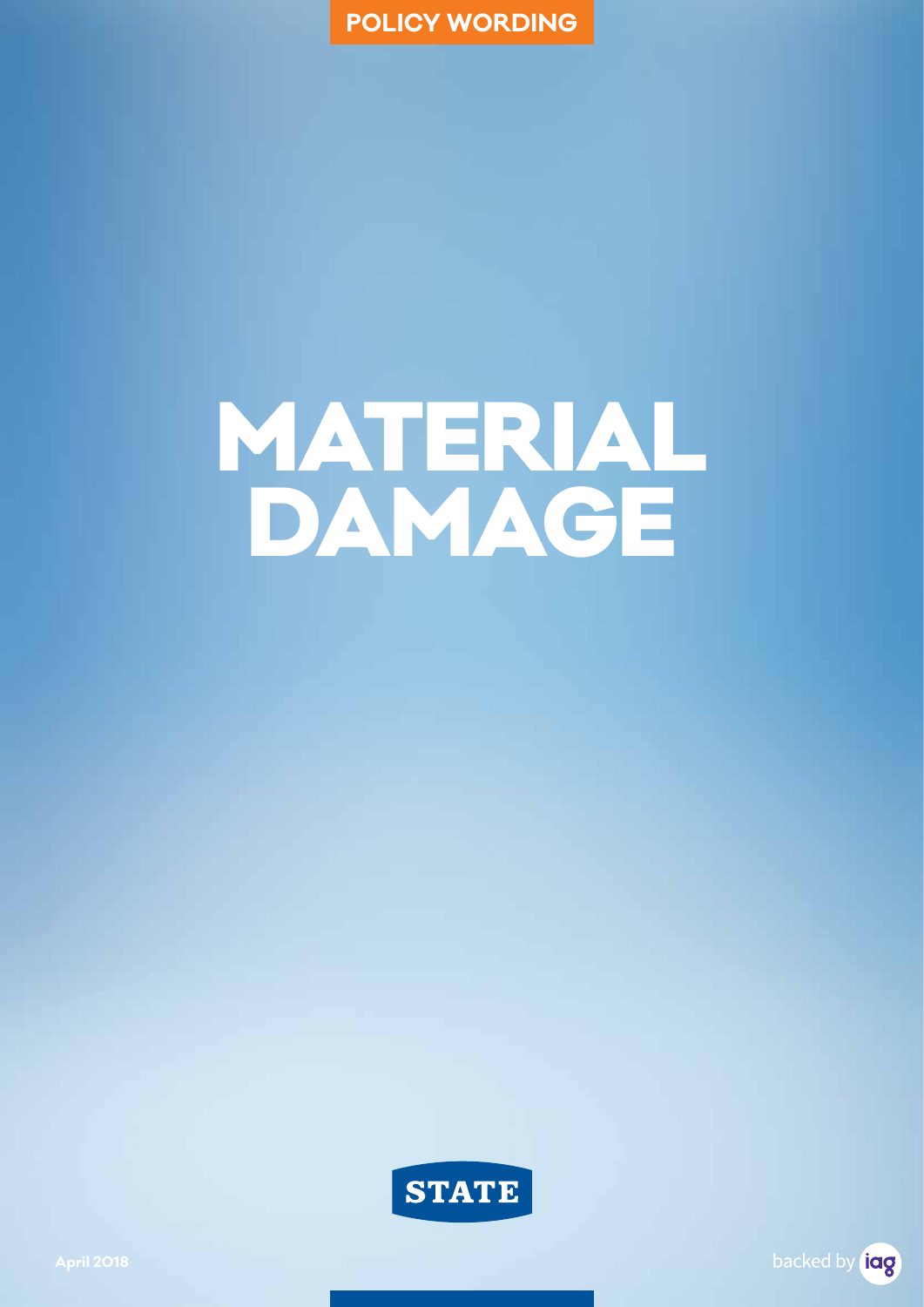# Welcome **TO STATE**

Thank you for choosing State. You've made a great choice – we've been helping New Zealanders with their insurance needs for more than 100 years and are proud to be doing the same for you. If you have any questions about your policy or think it doesn't provide the cover you need, please call us straight away – we'll be happy to help.

### **IMPORTANT**

### **This document is your Material Damage policy wording.**

Please make sure you read it carefully as it contains important information you should know, including what your insurance covers – and what it doesn't.

### **Contact us**

If you have a question, need help or want to make an insurance claim, just call us on **0800 80 24 24** or visit **state.co.nz**.

| <b>Introduction</b>            |    |
|--------------------------------|----|
| 1. Insurance agreement         |    |
| 2. What you are covered for    | ٦  |
| 3. Automatic policy extensions | 2  |
| 4. Optional policy extensions  | 6  |
| <b>5. Exclusions</b>           | ឧ  |
| 6. How we will pay             | 11 |
| 7. What we will pay            | 14 |
| 8. Claims conditions           | 15 |
| 9. General conditions          | 16 |
| 10. Definitions                | 19 |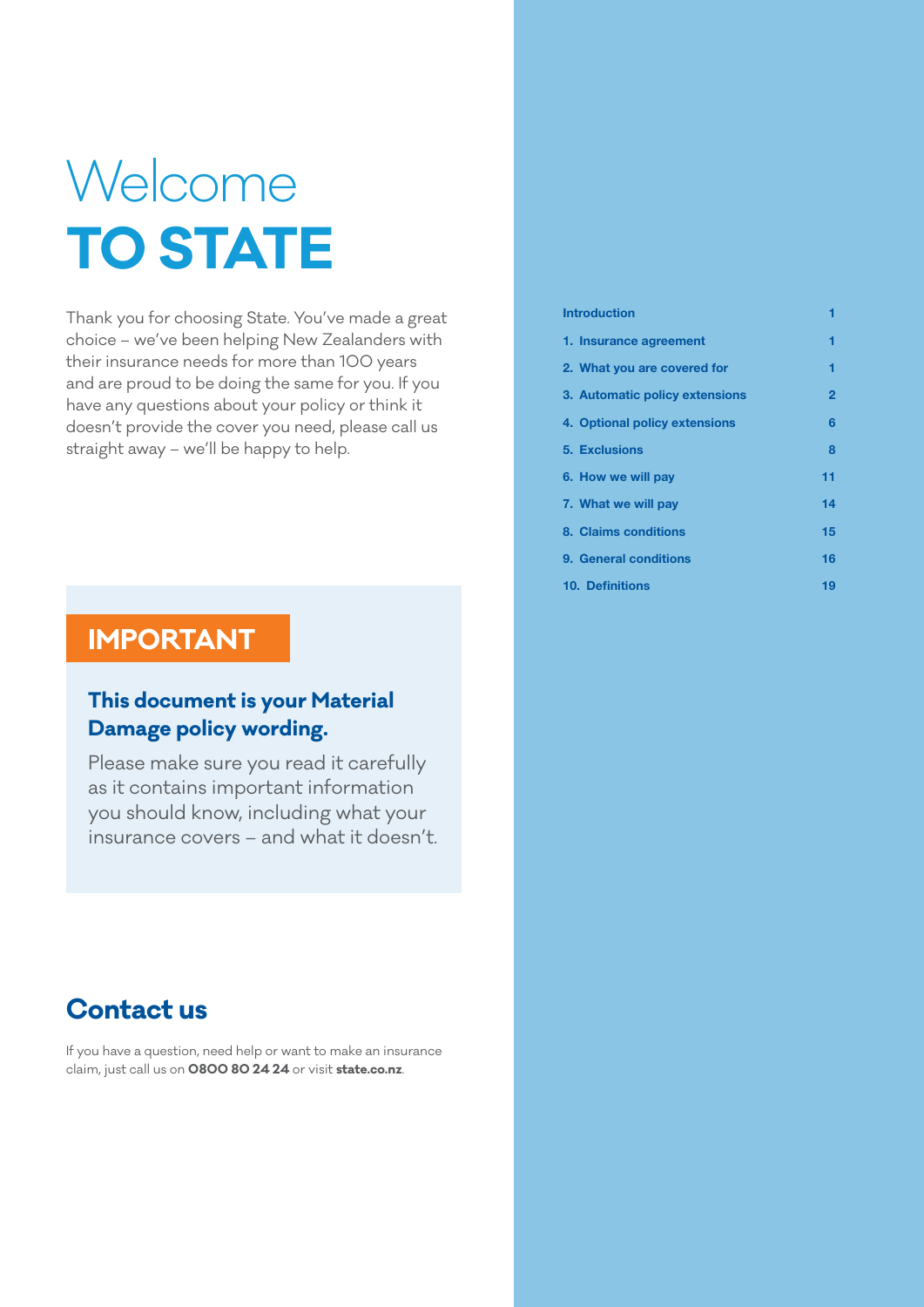# **Material Damage**

Insurance policy



## **Introduction**

| Welcome                 | Welcome to State. Thank you for selecting us as your insurer.                                                                                                                                                                                                                |
|-------------------------|------------------------------------------------------------------------------------------------------------------------------------------------------------------------------------------------------------------------------------------------------------------------------|
| About this policy       | <b>Your Material Damage Policy consists of:</b>                                                                                                                                                                                                                              |
|                         | this policy document, and<br>(a)                                                                                                                                                                                                                                             |
|                         | the schedule, and<br>(b)                                                                                                                                                                                                                                                     |
|                         | any endorsements or warranties that we apply, and<br>(C)                                                                                                                                                                                                                     |
|                         | the information you have provided in the application.<br>(d)                                                                                                                                                                                                                 |
| Your duty of disclosure | <b>You</b> have a legal duty of disclosure when you apply for insurance. This means you or anyone acting<br>on your behalf must tell us everything you know (or could be reasonably expected to know) that a<br>prudent insurer would want to take into account in deciding: |
|                         | (a) to accept or decline the insurance, and/or                                                                                                                                                                                                                               |
|                         | (b) the cost or terms of the insurance, including the excess.                                                                                                                                                                                                                |
|                         | You also have this duty every time your insurance renews and when you make any changes to it.                                                                                                                                                                                |
|                         | If you or anyone acting on your behalf breaches this duty, we may treat this policy as being of no<br>effect and to have never existed. Please ask us if you are not sure whether you need to tell us about<br>something.                                                    |
| <b>Defined words</b>    | If a word is shown in <b>bold</b> it has a specific meaning. There is a list of these words and what they<br>mean in Section 10 - 'Definitions'.                                                                                                                             |
| <b>Examples</b>         | We have used examples and comments to make parts of this policy easier to understand. These<br>examples and comments are printed in <i>italics</i> and do not affect or limit the meaning of the section<br>they refer to.                                                   |
| <b>Headings</b>         | The headings in this policy are for reference only and do not form part of it. They are not to be used<br>when interpreting the policy document.                                                                                                                             |

### 1. Insurance agreement

**1.1 Our agreement You** agree to pay **us** the premium described in the **schedule** and comply with this policy. In exchange, **we** agree to insure **you** as set out in this policy.

# 2. What you are covered for

**2.1 Damage to insured property You** are insured for any sudden and **accidental loss** to **insured property** at the **situation**.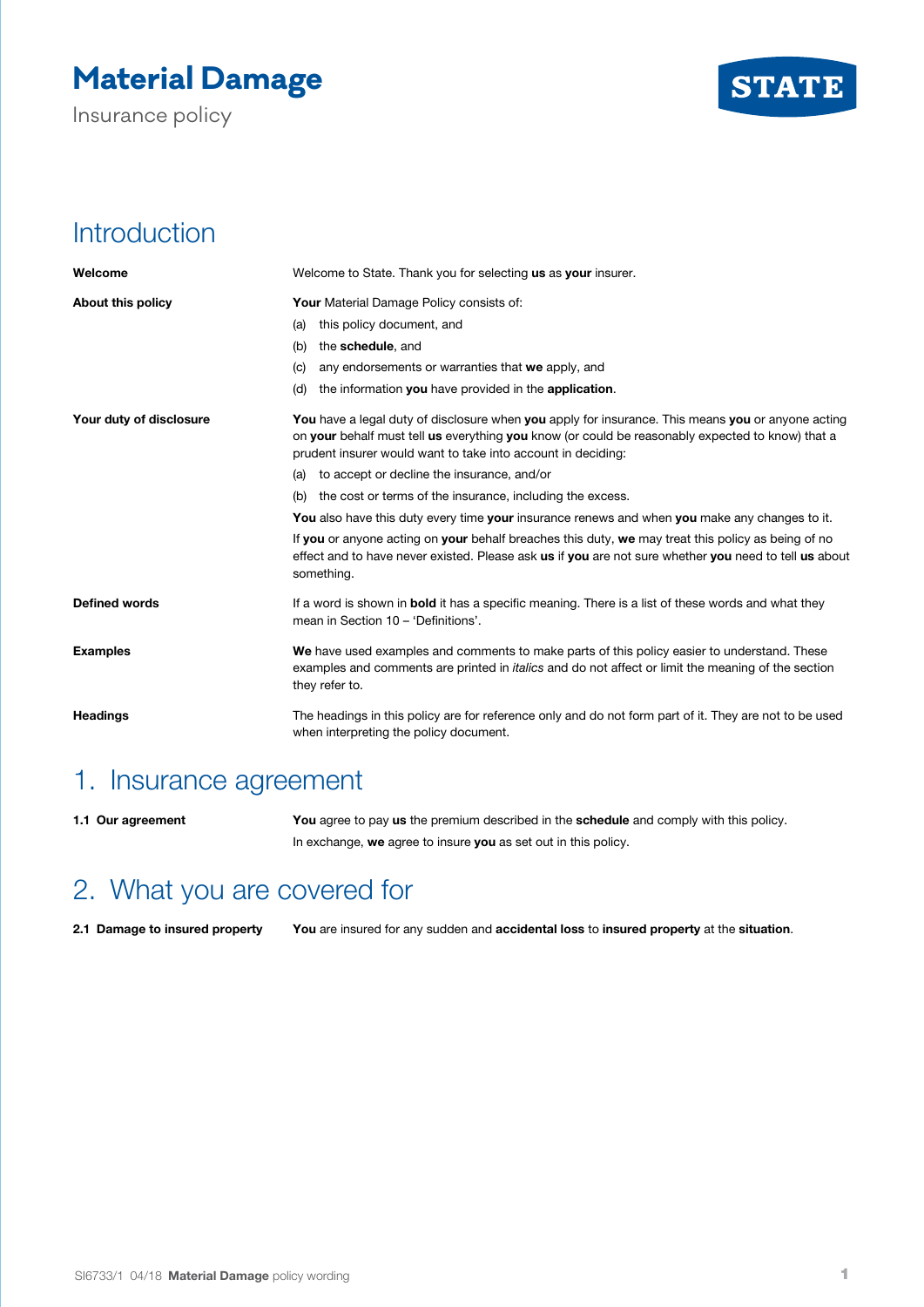### 3. Automatic policy extensions

In addition to the cover under Section 2 – 'What you are covered for' **we** also provide the following Automatic policy extensions. Unless expressly stated otherwise, any amounts payable under these Automatic extensions are included within 7.1 'Maximum amount payable'.

### **3.1 Burglary cover You** are insured for sudden and **accidental loss** to **insured property**:

- (a) at the **situation**, or
- (b) during the period the **insured property** is covered by:
	- (i) 3.18 'Temporary removal cover', or
	- (ii) 3.20 'Transit cover', or
	- (iii) 3.22 'Unspecified locations',

caused by theft or attempted theft:

- (a) accompanied by threat of violence, or actual violence, to any person, or
- (b) involving physical evidence of violent and forcible entry to, or exit from, an enclosed building (or part of an enclosed building), or
- (c) involving physical evidence of violent and forcible entry to, or exit from, a securely locked motor vehicle or **storage container**, or
- (d) of a permanently attached part of the building by the forcible removal of it.

If the **loss** occurs during the period the **insured property** is covered by one of the Automatic policy extensions referred to in (b) (i), (ii) or (iii) above, any sub limit detailed in that extension also applies to the cover under this extension.

| 3.2 Capital additions cover      | You are insured for:                                                                                                                                                                                                                     |
|----------------------------------|------------------------------------------------------------------------------------------------------------------------------------------------------------------------------------------------------------------------------------------|
|                                  | sudden and accidental loss to a building or contents, located in New Zealand, that you<br>(a)<br>acquire during the period of insurance, provided you own or are legally responsible for that<br>property, and                           |
|                                  | (b) appreciation in value of a <b>building</b> or <b>contents</b> that results solely from a physical:                                                                                                                                   |
|                                  | alteration, or<br>(i)                                                                                                                                                                                                                    |
|                                  | addition, or<br>(ii)                                                                                                                                                                                                                     |
|                                  | (iii)<br>improvement,                                                                                                                                                                                                                    |
|                                  | provided that you notify us within 90 days of you acquiring the property or the physical works being<br>completed.                                                                                                                       |
|                                  | Once you have notified us:                                                                                                                                                                                                               |
|                                  | (a) we may charge you an additional premium, and                                                                                                                                                                                         |
|                                  | any increased value of the property will be added to your sum insured.<br>(b)                                                                                                                                                            |
|                                  | The most we will pay under this extension during any <b>annual period</b> is:                                                                                                                                                            |
|                                  | 10% of the sum insured for the <b>building</b> and 10% of the sum insured for the <b>contents</b> , or<br>(i)                                                                                                                            |
|                                  | \$100,000 in total for both,<br>(ii)                                                                                                                                                                                                     |
|                                  | whichever is the lesser.                                                                                                                                                                                                                 |
| 3.3 Electric motors cover        | You are insured for sudden and accidental loss to:                                                                                                                                                                                       |
|                                  | electric motors and starters not exceeding 5kw (6.7 hp), and<br>(a)                                                                                                                                                                      |
|                                  | distribution switchboards and permanently installed electric reticulation,<br>(b)                                                                                                                                                        |
|                                  | at the situation provided that the damage is fusion immediately preceded by:                                                                                                                                                             |
|                                  | the failure of electrical insulation, or<br>(i)                                                                                                                                                                                          |
|                                  | an identifiable abnormal electric current fluctuation from any power supply network, or<br>(ii)                                                                                                                                          |
|                                  | electrically induced self-heating.<br>(iii)                                                                                                                                                                                              |
| 3.4 Electronic data and software | You are insured for the loss of electronic data and software resulting from electronic equipment<br>insured by this policy suffering sudden and <b>accidental loss</b> covered by this policy.                                           |
|                                  | Please also read 6.6 Basis of settlement: certain types of property - 'Electronic data' and 'Software'.                                                                                                                                  |
| 3.5 Employee effects cover       | You are insured for sudden and accidental loss to the clothing, personal effects and tools of trade<br>of your directors and employees (but not your contractors). We will cover this property as if it were<br>contents, provided that: |
|                                  | (a) the property is at the <b>situation</b> , or                                                                                                                                                                                         |
|                                  | (b) the property is being worn, carried or used by your directors or employees while they are acting                                                                                                                                     |

in the course of their directors' duties or employment, anywhere in New Zealand.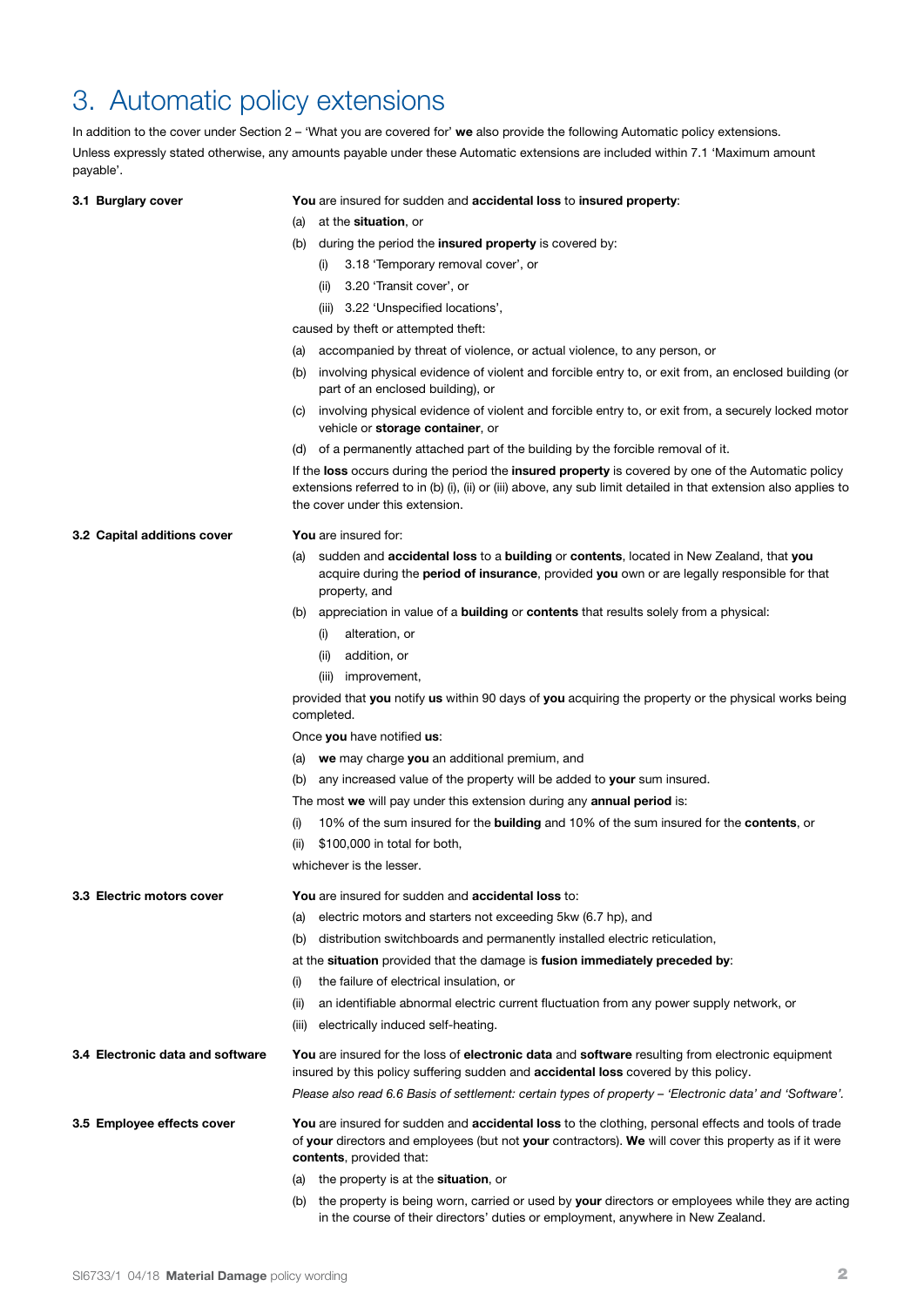The most **we** will pay under this extension: (i) is \$5,000 for any **event**, per person, and (ii) in total during the **annual period** is the sum insured shown in the **schedule** for **contents**. 9.7 'Other insurance' condition does not apply to this extension. **3.6 Expediting costs cover You** are insured for the reasonable costs of express freight and overtime to expedite the repair or replacement of **insured property** following a **loss** covered under this policy. **You** must have **our** prior approval before incurring any costs. *Our approval will be based on the economic benefit gained.* **3.7 Fire fighting equipment You** are insured for the reasonable costs **you** incur to replenish **your** portable hand-held fire fighting equipment after the equipment has been used to protect **your insured property** from **loss** covered under this policy, or immediate and imminent threat of **loss**, provided that the **loss** would be covered under this policy if it did occur. The most **we** will pay under this extension in total during any **annual period** is \$5,000. **3.8 Hazardous substance emergency You** are insured for any charge imposed on **you** by any authorised government or regulatory body in respect of any Hazardous Substance Emergency at the **situation** during the **period of insurance**. **We** will pay these costs where there is **loss** covered under this policy, or where there is an immediate and imminent threat of **loss**, that would be covered under this policy if it did occur. 'Hazardous substance emergency' is as defined in the Fire and Emergency New Zealand Act 2017. The most **we** will pay under this extension is \$25,000 for any **event**. **3.9 Methamphetamine contamination You** are insured for **contamination damage** to **building(s)** that first occurs and that **you** discover during the **period of insurance**, subject to the following: (a) the **contamination damage** was not caused by or in connection with **you**, and (b) where the **building** or any part of the **building** is leased or rented to a tenant, there is no cover unless **you** or the person who manages the tenancy on **your** behalf has fully met the **landlord's obligations**. (c) Where the **building** or any part of the **building** is leased, rented or occupied for periods of less than 90 days: There is no cover unless the **contamination damage** was caused by sudden and **accidental loss** caused in connection with the manufacture, distribution or storage (but only where the storage is in connection with supply or distribution) of **methamphetamine**. (ii) There is no cover for **contamination damage** that is caused by or in connection with the consumption of **methamphetamine**. (d) Where contamination existed prior to the current **period of insurance**: (i) There is no cover for any **contamination damage** where any contamination existed or occurred prior to the current **period of insurance** unless the pre-existing contamination was disclosed to and accepted by **us** in writing. (ii) If **you** have insured **your building(s)** with **us** (or any other brand underwritten by IAG New Zealand Limited) continuously since the earlier period when the **contamination damage** first occurred, **we** will waive the requirement for the **contamination damage** to have first occurred during the current **period of insurance**. **How we will pay** Where there is cover under this extension, **we** will: (a) reimburse **you** for the reasonable costs **you** incur during the **period of insurance** for testing provided that: (i) the testing is carried out in accordance with New Zealand Standard NZS 8510 or by an operator approved by **us**, and (ii) the testing confirms **contamination damage** to the **building**, and (b) pay to **remediate** that part of the **building** that suffered the **contamination damage** subject to the following provisions: **We** may choose to: (i) pay the reasonable cost to **remediate** the part of the **building** that suffered the **contamination damage**, or

> (ii) pay **you** the estimated reasonable cost to **remediate** the part of the **building** that suffered the **contamination damage**.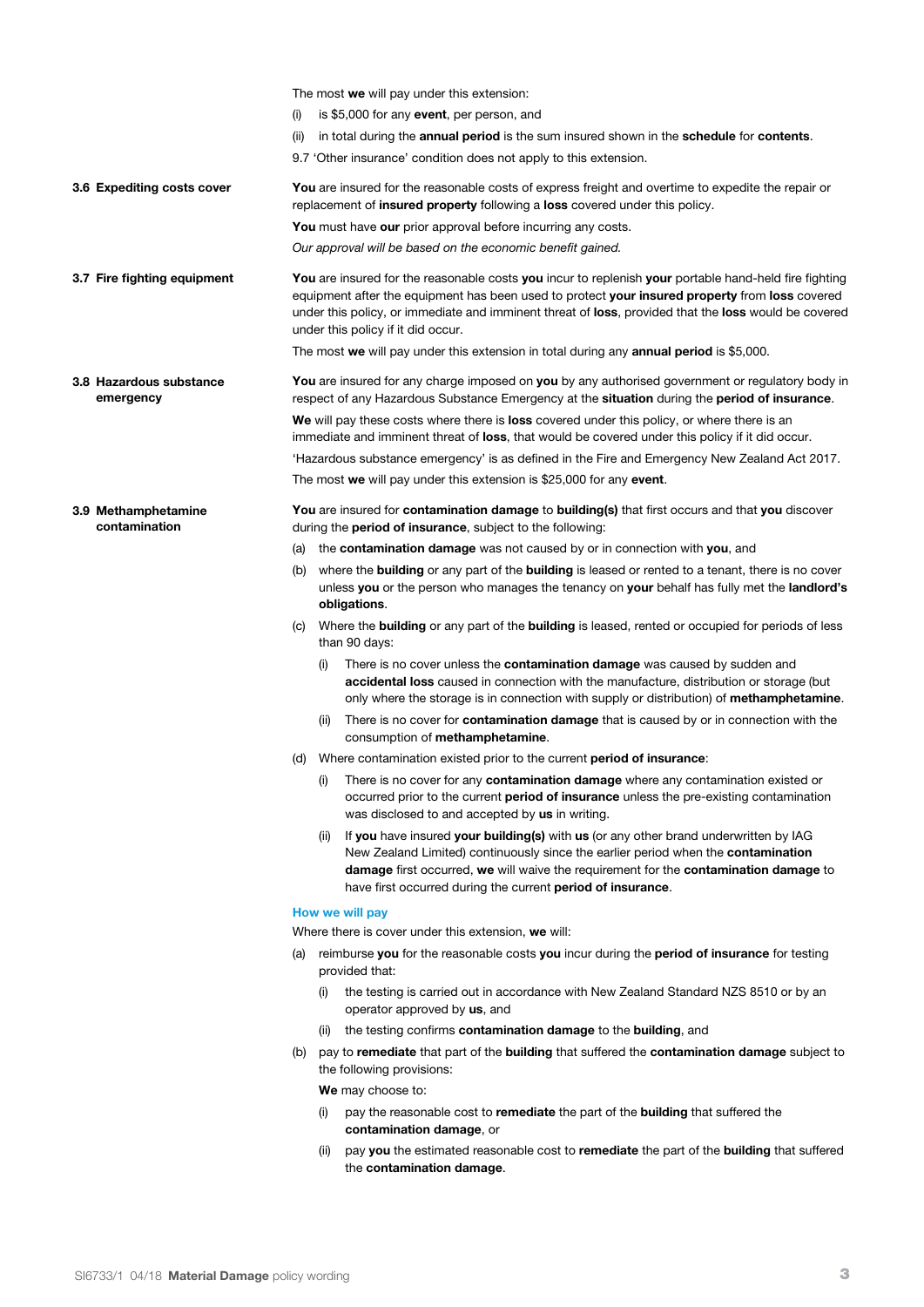### **Maximum amount payable**

The most **we** will pay for **contamination damage** per **contamination claim** is \$30,000 per **building**. The most **we** will pay for all **contamination claims** during the **annual period** is \$250,000.

#### **Excess**

For each **contamination claim** under this extension, an excess of \$2,500 applies per **building**. However, if there is a higher policy excess, then the higher excess as shown on the **schedule** applies.

**3.10 Money cover You** are insured for sudden and **accidental loss** of **money**, provided that the **loss** occurs in any of the circumstances outlined below:

### **A. Money Section A**

- (a) **money** in transit, or
- (b) **money** at the **situation** during **business hours**, or
- (c) **money** at the **situation** in a securely locked safe or strongroom outside **business hours**.

### **B. Money Section B**

- (a) **money** at the **situation** outside **business hours** and not in a securely locked safe or strongroom, or
- (b) **money** at residential premises occupied by **you** or any director, employee, or agent, authorised to have possession of the **money**.

This extension does not provide cover for **loss** of **money**:

- (i) caused by errors in receiving it or paying it out, or
- (ii) occurring while the **money** is entrusted to any person other than:
	- (a) **you** or any director or executive officer of **yours**, or
	- (b) any employee or agent of **yours**, or
	- (c) any professional **money** carrier, or
- (iii) resulting from payment of **money** in exchange for any cheque that is subsequently dishonoured, or
- (iv) occurring while the **money** is in an unlocked and unoccupied vehicle, or
- (v) caused by theft or fraud by any of **your** employees, unless the l**oss** is discovered within three consecutive **business days** of the act of theft or fraud, or
- (vi) through electronic means.

The most **we** will pay under this extension is:

- (a) \$5,000 or the 'Special carry' sum insured (during the months specified) for any **event** under Money Section A, and
- (b) \$1,000 for any **event** under Money Section B,

unless a different amount for 'Money Section A' or 'Money Section B' is shown in the **schedule**. Payment under this extension is in addition to 7.1 'Maximum amount payable'.

**3.11 Property under construction You** are insured for sudden and **accidental loss** to any **building** and **contents** at the **situation**  during the course of:

- (a) demolition, or
- (b) installation, construction or erection, or
- (c) testing and commissioning following (b) above,

provided that:

- (i) the property is owned, will be owned or will be occupied by **you**, and
- (ii) the completed value of contract works does not exceed:
	- (a) 10% of the sum insured for the **building** and/or **contents** (whichever is/are relevant), or
	- (b) \$100,000,

whichever is the lesser.

### **3.12 Protection costs cover You** are insured for reasonable costs **you** incur to temporarily protect **insured property** by preventing or minimising an imminent sudden and **accidental loss**, provided that the **loss** would be covered under this policy if it did occur.

The most **we** will pay under this extension during the **annual period** is \$100,000.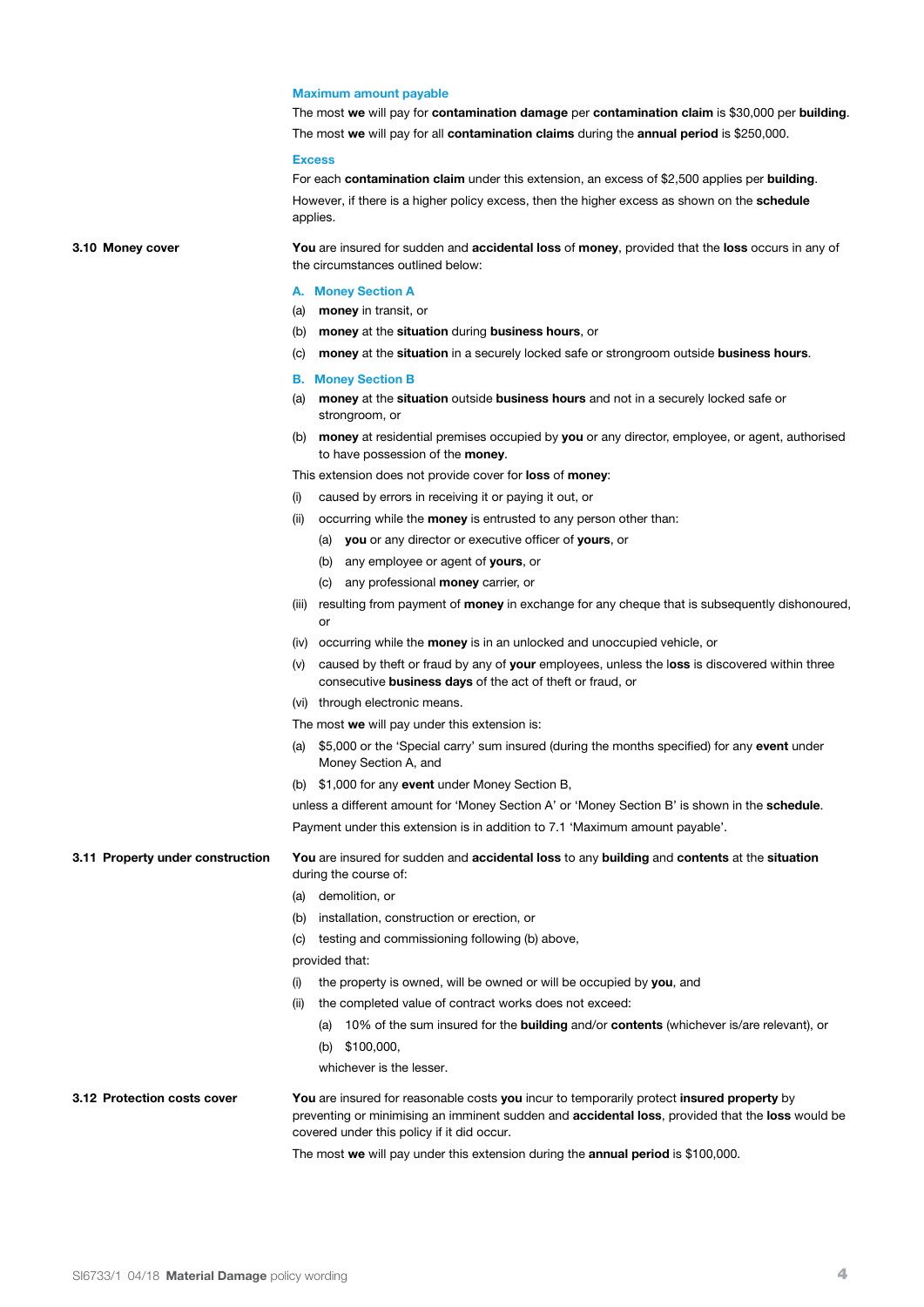| 3.13 Redundant foundations     | You are insured for undamaged foundations that are made redundant, where the insured property<br>resting on them has been destroyed as a result of a loss covered by this policy.                                                                                        |
|--------------------------------|--------------------------------------------------------------------------------------------------------------------------------------------------------------------------------------------------------------------------------------------------------------------------|
|                                | Where the redundant and <b>undamaged</b> foundations are not demolished, and the presence of them<br>increases the market value of the site to which they are fixed, the amount of the market value<br>increase will be deducted from the amount payable for your claim. |
| 3.14 Redundant plant and stock | You are insured for the following provided it is also insured property:                                                                                                                                                                                                  |
|                                | stock rendered redundant as a result of loss covered by this policy to other insured property.<br>(a)                                                                                                                                                                    |
|                                | plant which is interdependent with insured property, and/or<br>(b)<br>(i)                                                                                                                                                                                                |
|                                | spare parts held exclusively for insured property,<br>(ii)                                                                                                                                                                                                               |
|                                | rendered redundant as a result of loss covered by this policy to its respective insured property<br>in (i) or (ii) above.                                                                                                                                                |
|                                | Regardless of any basis of settlement shown in the schedule, we will only ever pay you the<br>indemnity value of the redundant plant and/or spare parts.                                                                                                                 |
| 3.15 Rewards cover             | You are insured for a reward that you offer and pay to successfully secure the return of insured<br>property that suffers a loss, provided that:                                                                                                                         |
|                                | the loss is covered under this policy, and<br>(a)                                                                                                                                                                                                                        |
|                                | (b) you have our prior approval to offer the reward.                                                                                                                                                                                                                     |
| 3.16 Social club cover         | You are insured for sudden and accidental loss to property of any:                                                                                                                                                                                                       |
|                                | social club, and/or<br>(a)                                                                                                                                                                                                                                               |
|                                | sports club or similar body,<br>(b)                                                                                                                                                                                                                                      |
|                                | provided that the clubs' activities are principally for the benefit of your employees.                                                                                                                                                                                   |
|                                | We will cover this property as if it were contents.                                                                                                                                                                                                                      |
| 3.17 Stolen keys cover         | <b>You</b> are insured for the reasonable costs to:                                                                                                                                                                                                                      |
|                                | open a safe or strongroom, and<br>(a)                                                                                                                                                                                                                                    |
|                                | alter or replace locks, keys and combinations that give access to your insured property,<br>(b)                                                                                                                                                                          |
|                                | provided that the costs are incurred because the keys or combinations are:                                                                                                                                                                                               |
|                                | stolen, or<br>(i)                                                                                                                                                                                                                                                        |
|                                | believed on reasonable grounds to have been duplicated without proper authority,<br>(ii)                                                                                                                                                                                 |
|                                | during the <b>period of insurance</b> .                                                                                                                                                                                                                                  |
|                                | The most we will pay under this extension during the <b>annual period</b> is \$5,000.                                                                                                                                                                                    |
| 3.18 Temporary removal cover   | You are insured for sudden and accidental loss to contents while temporarily removed from the<br>situation to another location within New Zealand (including while in transit).                                                                                          |
|                                | The most we will pay under this extension for portable electronic equipment and portable tools of<br>trade is:                                                                                                                                                           |
|                                | \$5,000 for any one item including its standard accessories, and<br>(a)                                                                                                                                                                                                  |
|                                | \$25,000 in total for any event.<br>(b)                                                                                                                                                                                                                                  |
| 3.19 Tenanted premises         | You are insured for sudden and accidental loss to:                                                                                                                                                                                                                       |
|                                | glass, and<br>(a)                                                                                                                                                                                                                                                        |
|                                | doors and windows, and<br>(b)                                                                                                                                                                                                                                            |
|                                | light fittings and power points, and<br>(C)                                                                                                                                                                                                                              |
|                                | floor coverings,<br>(d)                                                                                                                                                                                                                                                  |
|                                | that are not owned by you at the situation, provided that:                                                                                                                                                                                                               |
|                                | you are responsible to arrange and bear the cost to repair them under the terms of your lease<br>(i)<br>agreement, and                                                                                                                                                   |
|                                | the provisions of Sections 268 to 272 of the Property Law Act 2007 do not release you from this<br>(II)<br>responsibility.                                                                                                                                               |
|                                | The most we will pay under this extension during the annual period is \$5,000.                                                                                                                                                                                           |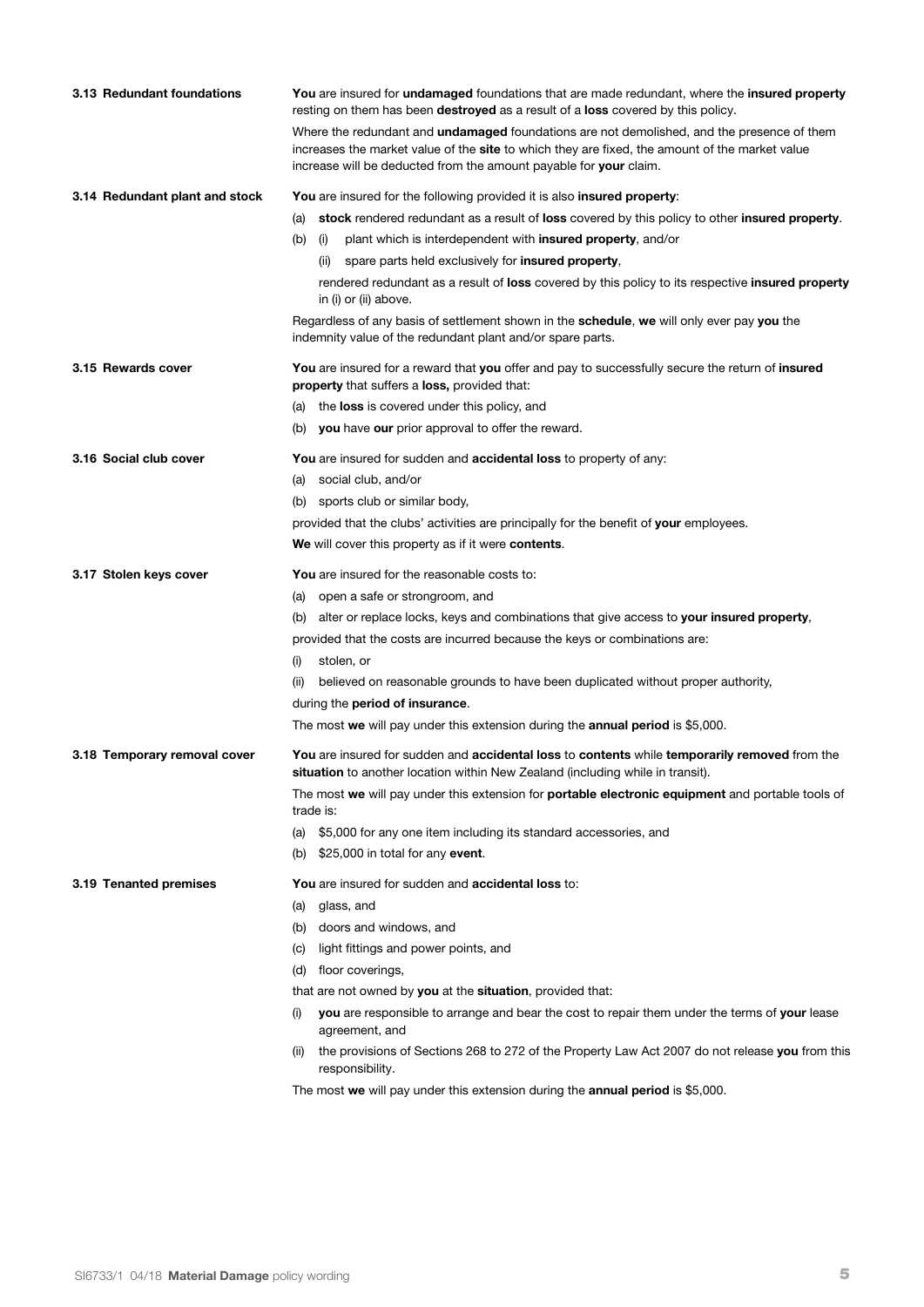| 3.20 Transit cover           | You are insured for sudden and accidental loss to contents and/or stock during any transit<br>beginning and ending within New Zealand.                                           |
|------------------------------|----------------------------------------------------------------------------------------------------------------------------------------------------------------------------------|
|                              | We will also cover your liability for general average and salvage charges where the contract of<br>carriage or governing law makes you liable for such payments.                 |
|                              | No cover is provided under this extension for:                                                                                                                                   |
|                              | contents while temporarily removed, or<br>(a)                                                                                                                                    |
|                              | contents and/or stock otherwise insured.<br>(b)                                                                                                                                  |
|                              | The most we will pay under this extension is:                                                                                                                                    |
|                              | \$5,000 for any one item of <b>portable electronic equipment</b> or any one portable tool of trade,<br>(i)<br>including their standard accessories, and                          |
|                              | \$25,000 in total for any event,<br>(ii)                                                                                                                                         |
|                              | unless a different amount for 'Transit cover' is shown in the <b>schedule</b> .                                                                                                  |
| 3.21 Unharmed property cover | <b>You</b> are insured for the reasonable cost to:                                                                                                                               |
|                              | damage, demolish or remove, and<br>(a)                                                                                                                                           |
|                              | subsequently repair, replace or reassemble,<br>(b)                                                                                                                               |
|                              | insured property that has not suffered loss, if this action becomes necessary to repair or<br>replace insured property that has suffered a loss which is covered by this policy. |
|                              | We will pay these costs provided that they are not being incurred solely to comply with any<br>regulations.                                                                      |
| 3.22 Unspecified locations   | You are insured for sudden and accidental loss to contents and/or stock while situated at any<br>unspecified location in New Zealand away from the situation.                    |
|                              | This extension does not apply to:                                                                                                                                                |
|                              | contents and/or stock that are temporarily removed, and<br>(a)                                                                                                                   |
|                              | any portable electronic equipment, and<br>(b)                                                                                                                                    |
|                              | any portable tools of trade.<br>(c)                                                                                                                                              |
|                              | The most we will pay under this extension is:                                                                                                                                    |
|                              | \$25,000 for any event, or<br>(i)                                                                                                                                                |
|                              | the sum insured for <b>contents</b> and/or <b>stock</b> ,<br>(ii)                                                                                                                |
|                              | whichever is the lesser, unless a different amount for 'Unspecified locations' is shown in the<br>schedule.                                                                      |

## 4. Optional policy extensions

These Optional extensions only apply where specified in the **schedule**.

Unless stated otherwise, Optional extensions are included within 7.1 'Maximum amount payable'.

**4.1 Theft cover You** are insured for sudden and **accidental loss** to **insured property** caused by theft occurring:

- (a) at the **situation**, or
- (b) during the period the **insured property** is covered by:
	- (i) 3.18 'Temporary removal cover', or
	- (ii) 3.20 'Transit cover', or
	- (iii) 3.22 'Unspecified locations'.

No cover is provided under this extension for theft from any motor vehicle, or part of any motor vehicle, that is not securely locked.

The most **we** will pay under this extension for any **event** is:

(a) \$5,000 for any one item of **portable electronic equipment** or any one portable tool of trade, including their standard accessories, in respect of (b) (i) and (ii) above, and

(b) \$25,000 in total for any **event**,

unless a different amount for 'Theft cover' is shown in the **schedule**.

An excess of \$2,500 applies for each **event** under this extension, unless a higher excess for 'Theft cover' is shown in the **schedule**.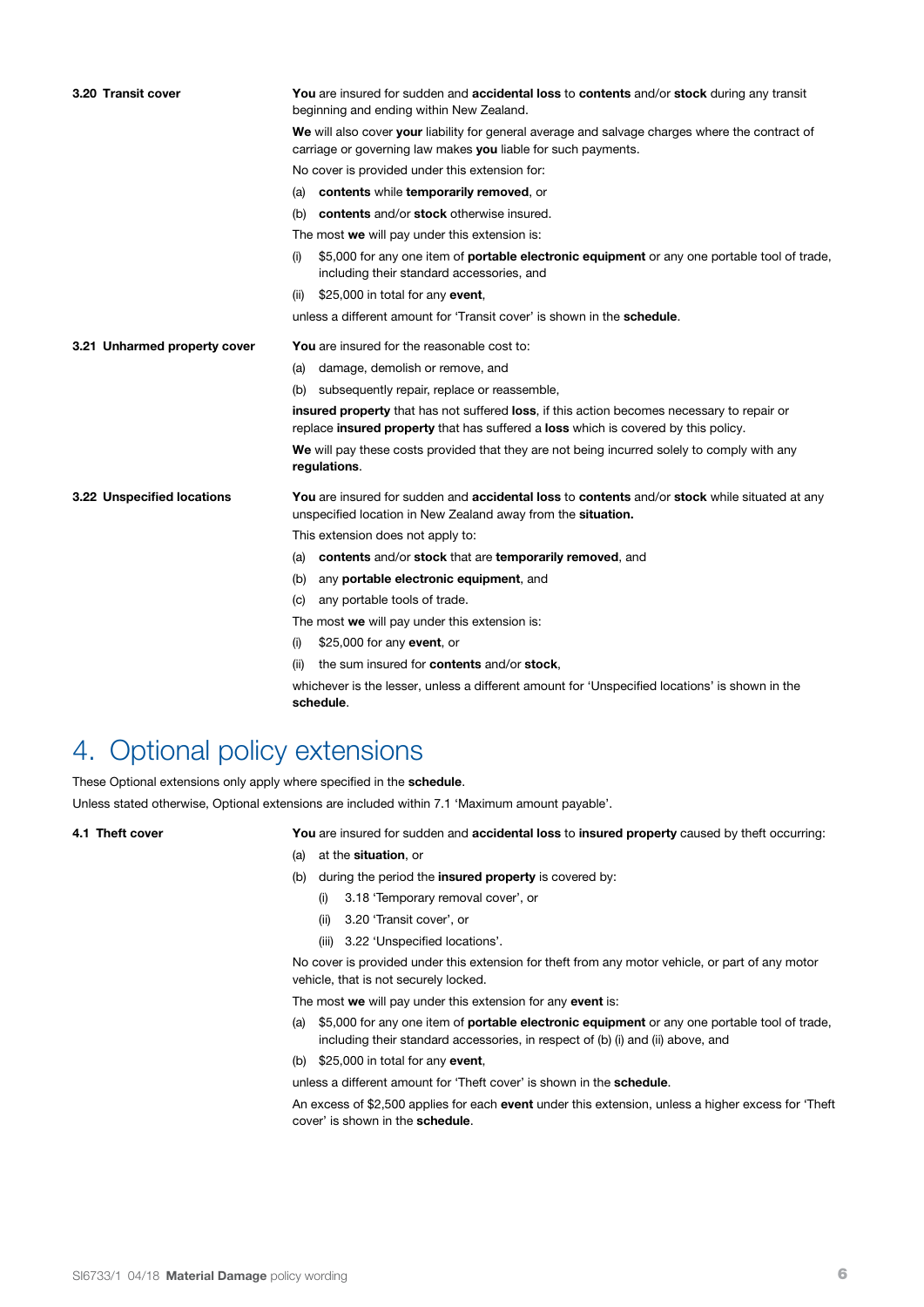### **4.2 Natural disaster cover You** are insured for **natural disaster damage** to **insured property**.

The table below shows the excess for each **region** named and will apply to the aggregate of:

(a) all **natural disaster damage** claims under this policy, and

(b) all **natural disaster damage** claims under the **business interruption policy** (if applicable),

arising from any one **event** at each **common site**.

| <b>Regions</b>                                                                                | <b>Excess excluding</b><br>pre 1935 building risks | Excess on<br>pre 1935 building risks |
|-----------------------------------------------------------------------------------------------|----------------------------------------------------|--------------------------------------|
| The <b>Regions</b> of Auckland,<br>Northland, and the Districts of<br>Dunedin City and Clutha | 2.5% of the site sum insured                       | 10% of the site sum insured          |
| All other <b>Regions</b> and Districts                                                        | 5% of the <b>site sum insured</b>                  | 10% of the site sum insured          |

Where the **insured property** that suffers **natural disaster damage** has been **temporarily removed**, the **site sum insured** excess applicable will be that of the **insured property's** original **situation**.

In all cases, the minimum excess for each **common site** is \$2,500 or any higher excess for **natural disaster damage** shown in the **schedule**.

Where **insured property** is covered wholly or in part by the **EQC Act**, the following apply:

### (a) **What we will pay if EQC Cover applies**

- If EQC Cover applies:
- (i) this policy only pays in excess of the maximum cover under the **EQC Act**, and

(ii) the most **we** will pay for **loss** to that **insured property** from any **event** is the difference between **your EQC entitlement** (whether or not that is actually paid to **you**) and the maximum amount payable under this policy for that **loss**.

(b) **Excess** 

The **natural disaster damage** excess is reduced by any payment made by the Earthquake Commission except for payments for land.

### **4.3 Refrigerated goods You** are insured for:

(a) **accidental loss** to **refrigerated stock** at the **situation** provided that the **loss** results from:

- (i) **machinery breakdown** of the refrigeration plant, or
- (ii) sudden failure of power supplied by a public utility to **your** premises, or
- (iii) the operation of an overload switch, and
- (b) reasonable costs **you** incur to avoid or minimise **accidental loss** to **refrigerated stock** that is covered by (a) above. *For example, moving the goods to an alternative storage unit.*

The most **we** will pay under this extension for any **event** is \$2,500 unless a different amount for 'Refrigerated goods' is shown in the **schedule**.

**4.4 Seasonal stock adjustments** Where **stock** has suffered a **loss** covered by the policy, the maximum amount payable for **stock**  is increased by the percentage shown in the **schedule** (as 'Seasonal stock adjustments'), for the months of October, November and December, unless another period for the seasonal stock adjustments is shown in the **schedule**.

**4.5 Landslip and subsidence You** are insured for sudden and **accidental loss** to **insured property** at the **situation** caused by landslip or subsidence.

> The most **we** will pay under this extension for any one **situation** in any **annual period** is \$100,000, unless a different amount for 'Landslip and subsidence' is shown in the **schedule**.

An excess of \$10,000 applies for each **event** under this extension, unless a higher excess for landslip and subsidence is shown in the **schedule**.

This extension does not include landslip or subsidence caused directly or indirectly from earthquake, subterranean fire, volcanic activity, tsunami, geothermal activity, hydrothermal activity, or fire caused by any of these.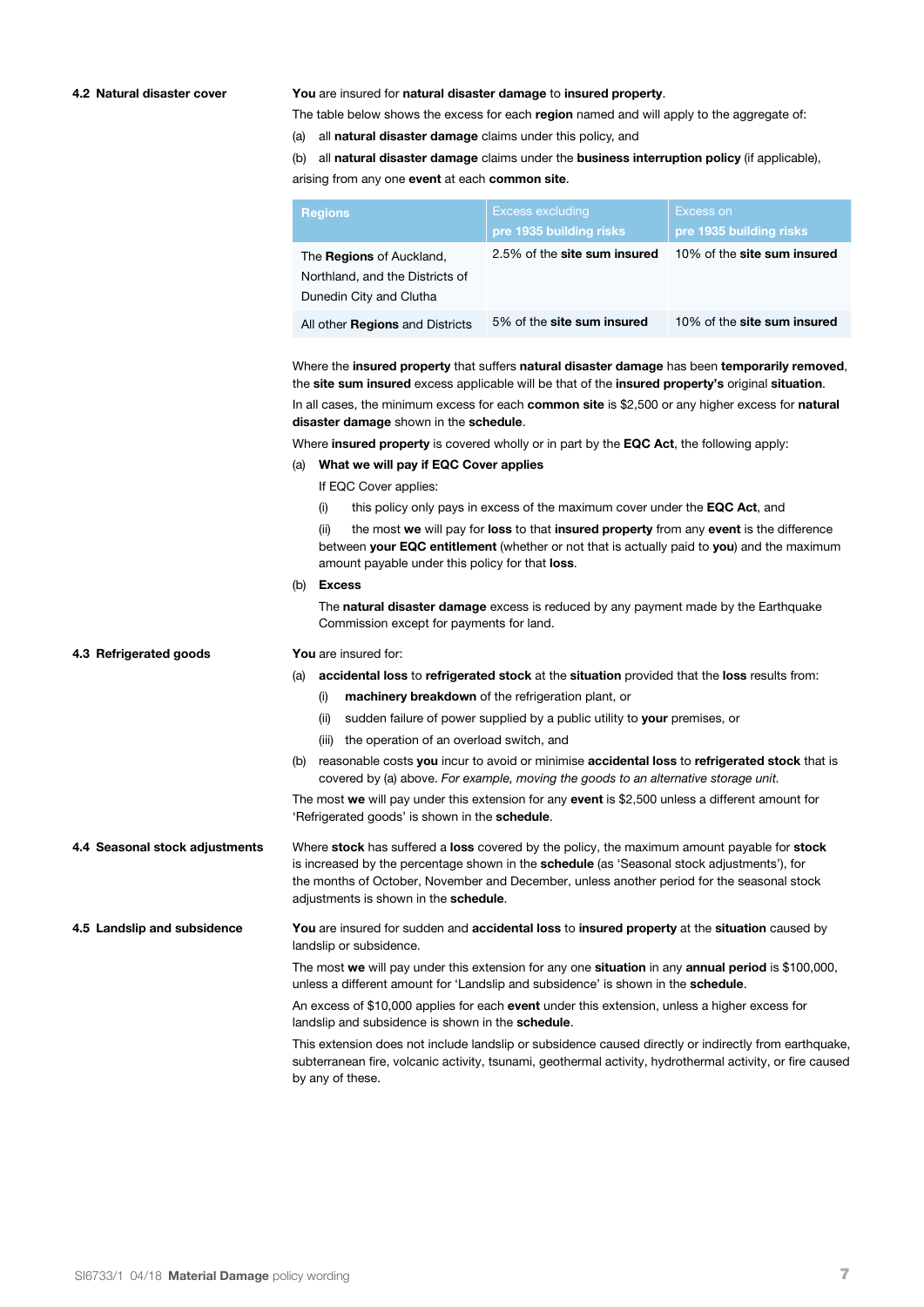### 5. Exclusions

**5.1 Types of property not covered** This policy does not insure:

- (a) any **insured property** during:
	- (i) demolition, or
	- (ii) installation, construction or erection, or
	- (iii) testing and commissioning following (ii) above,
	- other than cover provided by 3.11 'Property under construction'.
- (b) jewellery, precious stones, furs, precious metals or bullion, except if any of these items are:
	- (i) **stock** of **your** business, or
	- (ii) a component of any plant or machinery that is insured under this policy as **contents**.
- (c) any of the following (including plant attaching to, or accessories in or on any of them):
	- (i) any vehicle or trailer that is required to be registered or licensed to travel on a public road,
	- (ii) any mechanically or electrically propelled vehicles (including railway locomotives and rolling stock),
	- (iii) watercraft of any kind,
	- (iv) aircraft of any kind,

except if any of these items are **stock** of **your** business, and at the time of the **loss** they are at the **situation** and are:

- (a) stationary, or
- (b) not in operation, or
- (c) not being used.
- (d) any of the following property:
	- (i) standing timber or growing crops,
	- (ii) live plants including any trees, shrubs, hedges or grass, other than those forming part of **landscaping**,
	- (iii) livestock,
	- (iv) any living creature,
	- (v) dams, canals, or reservoirs,
	- (vi) road bridges or road tunnels,
	- (vii) railways, railway bridges or railway tunnels,
	- (viii) docks, piers, or wharves,
	- (ix) mining property located below ground level,
	- (x) any land, earth or fill (including topsoil and backfill),
	- (xi) driveways, patios, footpaths, paving or **landscaping**, constructed or consisting of gravel or shingle,
	- (xii) transmission and distribution lines not located at the **situation**,
	- (xiii) well or bore hole including its pump, lining or casing,
	- (xiv) artificial turf, swimming pools or tennis courts,
	- (xv) property located outside New Zealand,

except, if the item of property is specifically listed in the **schedule** as being insured.

- (e) **money**, other than cover provided by 3.10 'Money cover'.
- (f) **insured property** that is in transit away from the **situation**, other than cover provided by:
	- (i) 3.10 'Money cover',
	- (ii) 3.18 'Temporary removal cover',
	- (iii) 3.20 'Transit cover'.

### **5.2 Losses not covered** This policy does not insure:

- (a) any of the following types of damage to **insured property**:
	- (i) slowly developing deformation or distortion,
	- (ii) marring or scratching,
	- (iii) gradual deterioration,
	- (iv) rot or mildew,
	- (v) wear and tear, corrosion or rust.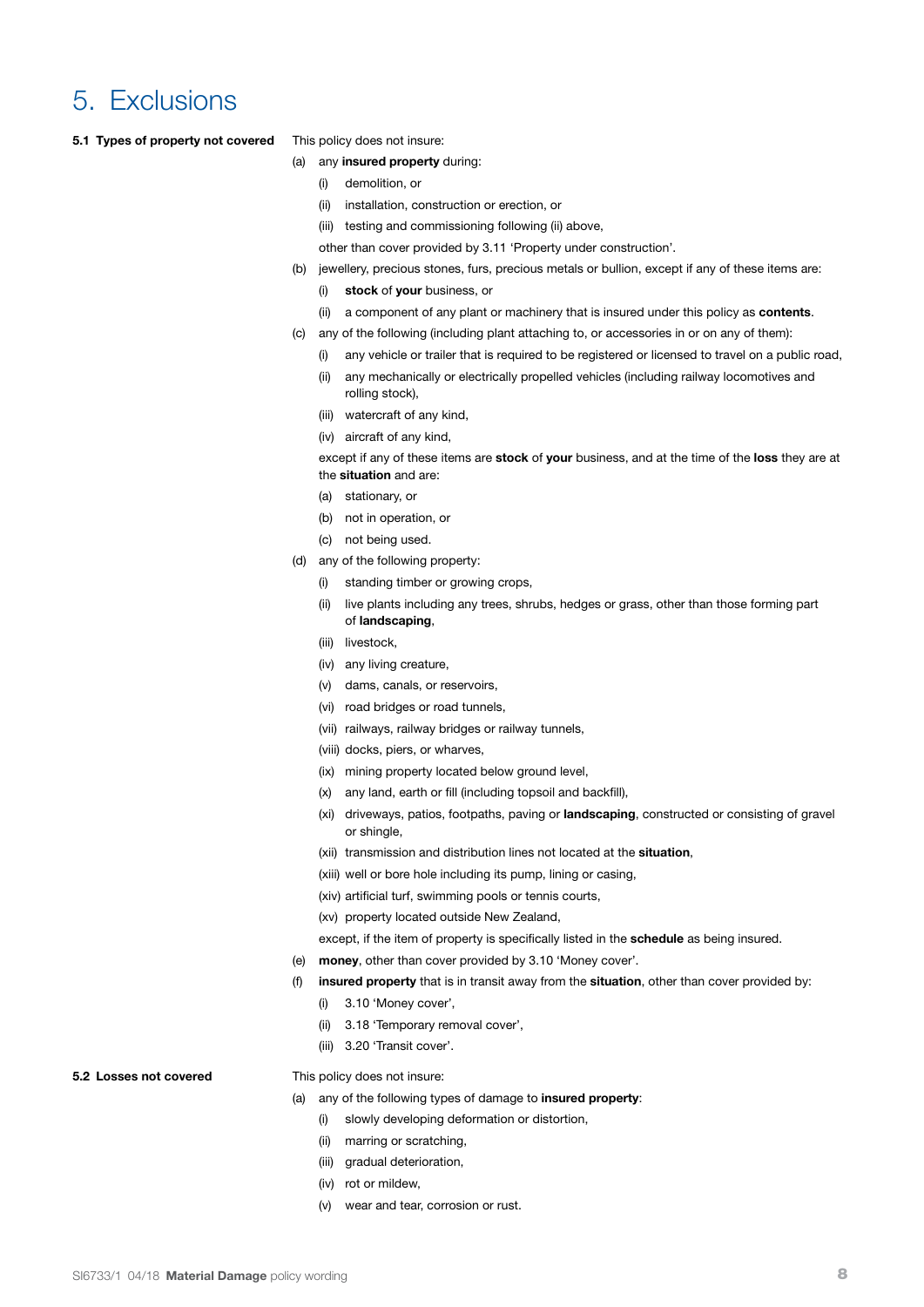- (b) **loss immediately preceded by** any of the following:
	- (i) interruption of the supply of water, gas, electricity, or any fuel to the **situation**, other than cover provided by 4.3 'Refrigerated goods',
	- (ii) total or partial stoppage of work, or interruption or cessation of any process,
	- (iii) a change in artificially controlled temperature or atmosphere, other than cover provided by 4.3 'Refrigerated goods'.
- (c) **loss** caused by or arising from any of the following:
	- (i) action of micro-organisms, vermin or pests,
	- (ii) action of light, or inherent nature of the property (including shrinkage, evaporation, loss of weight, change of flavour or colour or texture or finish),
	- (iii) fumes, gas, dust, smoke or soot,
	- (iv) maintenance of **insured property** including servicing, cleaning and subsequent testing,
	- (v) spontaneous combustion,
	- (vi) spontaneous fermentation.

This exclusion only applies to the **insured property**, or to the part of the **insured property** (as applicable), directly affected. It does not apply to any resultant sudden and **accidental loss**  to separate **insured property**, or to other parts of the same **insured property** (as applicable).

- (d) **loss** that is:
	- (i) only evidenced by an unexplained disappearance,
	- (ii) only revealed by the taking of an inventory,
	- (iii) due to clerical or accounting errors.
- (e) **loss** caused by any of the following:
	- (i) theft or attempted theft, other than cover provided by:
		- (a) 3.1 'Burglary cover',
		- (b) 3.10 'Money cover',
		- (c) 3.17 'Stolen keys cover',
		- (d) 4.1 'Theft cover',
	- (ii) any fraudulent scheme or device, or false pretence practised on **you** or any other person,
	- (iii) theft, attempted theft or fraud by **you** or an employee of **yours** other than cover provided by 3.10 'Money cover'.
- (f) **loss** following any of these events:
	- (i) exposure to weather conditions if the property is not designed to be left in the open (unless reasonable precautions have been taken to protect the property from those conditions),
	- (ii) landslip or subsidence, other than cover provided by 4.5 'Landslip and subsidence',
	- (iii) erosion or expansion of the ground,
	- (iv) normal settlement, normal shrinkage or expansion of buildings, foundations, walls, pavements, roads and other structural improvements,
	- (v) settling, warping or cracking caused by earth or other movements, other than cover provided by 4.2 'Natural disaster cover'.

**5.3 Building defects** This policy does not insure **loss** in connection with a building or structure being affected by:

- (a) moisture or water build-up or the penetration of external moisture or water, or
- (b) the action or effects of mould, fungi, mildew, rot, decay, gradual deterioration, microorganisms, bacteria, protozoa, or any similar or like forms,

that is caused directly or indirectly by:

- (i) non-compliance with the New Zealand Building Code, or
- (ii) faulty design or faulty specification, including but not limited to faulty sequence, procedure or programme, or
- (iii) faulty materials, or
- (iv) faulty workmanship,

when the building or structure was constructed, manufactured, altered, repaired, renovated or maintained.

This exclusion does not apply to **loss** that is caused by or directly arises from the leakage of internal pipes, internal water reticulation systems or internal cisterns.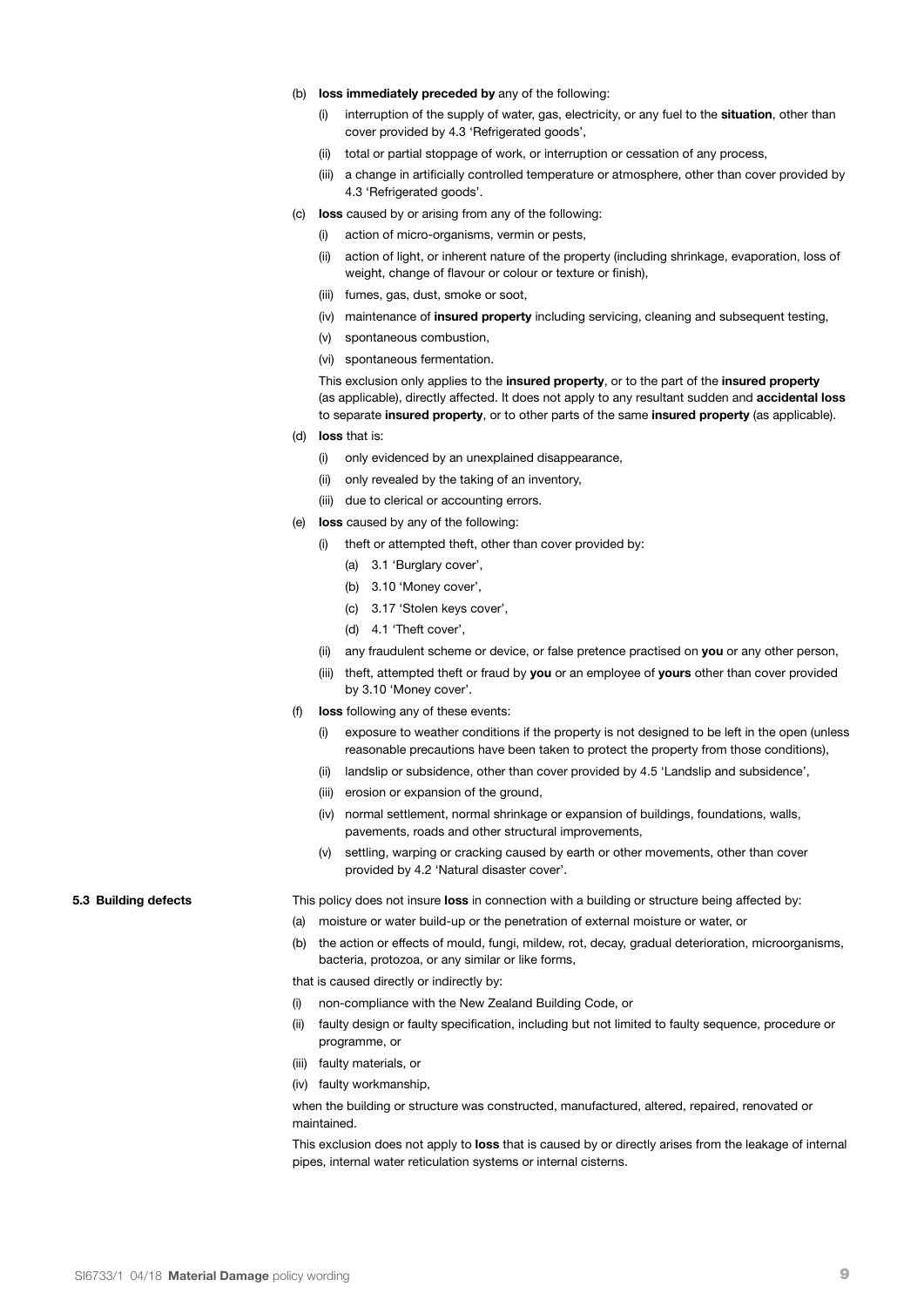| 5.4 Confiscation                              | This policy does not insure loss in connection with confiscation, nationalisation, requisition or<br>destruction of, or damage to property by order of government, public or local authority (unless the<br>order is given to control any immediate and imminent threat of loss provided that the loss would be<br>covered by this policy if it did occur).  |
|-----------------------------------------------|--------------------------------------------------------------------------------------------------------------------------------------------------------------------------------------------------------------------------------------------------------------------------------------------------------------------------------------------------------------|
| 5.5 Consequential financial loss              | This policy does not insure any kind of consequential financial loss (e.g. financial loss that occurs as                                                                                                                                                                                                                                                     |
|                                               | a direct or indirect result of the loss of insured property), including the following:                                                                                                                                                                                                                                                                       |
|                                               | (a) delays,                                                                                                                                                                                                                                                                                                                                                  |
|                                               | loss of market,<br>(b)                                                                                                                                                                                                                                                                                                                                       |
|                                               | penalties,<br>(C)                                                                                                                                                                                                                                                                                                                                            |
|                                               | rates, taxes, duties, development charges,<br>(d)                                                                                                                                                                                                                                                                                                            |
|                                               | other charges or assessments arising out of capital appreciation, that are payable to comply<br>(e)<br>with any regulations,                                                                                                                                                                                                                                 |
|                                               | (f)<br>loss of use of any property, other than cover provided by:                                                                                                                                                                                                                                                                                            |
|                                               | 3.6 'Expediting costs cover',<br>(i)                                                                                                                                                                                                                                                                                                                         |
|                                               | 3.13 'Redundant foundations',<br>(ii)                                                                                                                                                                                                                                                                                                                        |
|                                               | 3.14 'Redundant plant and stock'.<br>(iii)                                                                                                                                                                                                                                                                                                                   |
| 5.6 Costs not insured                         | This policy does not insure the cost of:                                                                                                                                                                                                                                                                                                                     |
|                                               | repairing or replacing faulty materials, or<br>(a)                                                                                                                                                                                                                                                                                                           |
|                                               | fixing faulty workmanship, or<br>(b)                                                                                                                                                                                                                                                                                                                         |
|                                               | fixing any work performed to a faulty:<br>(C)                                                                                                                                                                                                                                                                                                                |
|                                               | design plan, or<br>(i)                                                                                                                                                                                                                                                                                                                                       |
|                                               | (ii)<br>design specification, or                                                                                                                                                                                                                                                                                                                             |
|                                               | altering or modifying any part of any refrigeration or air conditioning plant to enable the plant to<br>(d)<br>operate with a more ozone friendly refrigerant.                                                                                                                                                                                               |
|                                               | This exclusion does not apply to any resultant sudden and <b>accidental loss</b> to separate insured<br>property or to other parts of the same insured property arising from the above.                                                                                                                                                                      |
| 5.7 Damage to machinery                       | This policy does not insure any machinery breakdown of a machine. This exclusion does not apply:                                                                                                                                                                                                                                                             |
|                                               | where sudden and <b>accidental loss</b> covered under this policy (or that would have been covered<br>(a)<br>if the property was insured under this policy) occurs completely outside the <b>machine</b> that                                                                                                                                                |
|                                               | causes the machinery breakdown to occur. However, there is no cover for any machinery                                                                                                                                                                                                                                                                        |
|                                               | breakdown resulting directly or indirectly from any:                                                                                                                                                                                                                                                                                                         |
|                                               | error in: setting, programming or operating the <b>machine</b> , or<br>(i)                                                                                                                                                                                                                                                                                   |
|                                               | stock or part of the machine being drawn into the machine, or<br>(ii)                                                                                                                                                                                                                                                                                        |
|                                               | (iii) failure to service or maintain the <b>machine</b> correctly.                                                                                                                                                                                                                                                                                           |
|                                               | to resultant sudden and <b>accidental loss</b> to other parts of the <b>machine</b> that is not <b>machinery</b><br>(b)<br>breakdown, or                                                                                                                                                                                                                     |
|                                               | to the cover provided by 3.3 'Electric motors cover', or<br>(C)                                                                                                                                                                                                                                                                                              |
|                                               | to the cover provided by 4.3 'Refrigerated goods'.<br>(d)                                                                                                                                                                                                                                                                                                    |
| 5.8 Damage to boilers<br>and pressure vessels | This policy does not insure the cost of repairing or replacing any part of a boiler or <b>pressure vessel</b><br>that suffers loss through:                                                                                                                                                                                                                  |
|                                               | explosion, overheating, rupture, bursting or collapse (but not pressure caused by chemical<br>(a)<br>explosion), or                                                                                                                                                                                                                                          |
|                                               | (b) overheating, cracking or leaking.                                                                                                                                                                                                                                                                                                                        |
|                                               | This exclusion does not apply to any resultant sudden and <b>accidental loss</b> to other parts of the<br>boiler or pressure vessel arising from the above.                                                                                                                                                                                                  |
| 5.9 Electronic data and software              | This policy does not insure <b>loss</b> to <b>electronic data</b> and <b>software</b> , from any cause whatsoever<br>including, but not limited to, a computer virus. This includes loss of use, reduction in functionality<br>or any other associated loss or expense in connection with electronic data and software. This<br>exclusion does not apply to: |
|                                               | any sudden and accidental loss to other parts of the insured property, that occurs as a result<br>(a)<br>of the loss to electronic data and software, or                                                                                                                                                                                                     |
|                                               | cover provided by 3.4 'Electronic data and software'.<br>(b)                                                                                                                                                                                                                                                                                                 |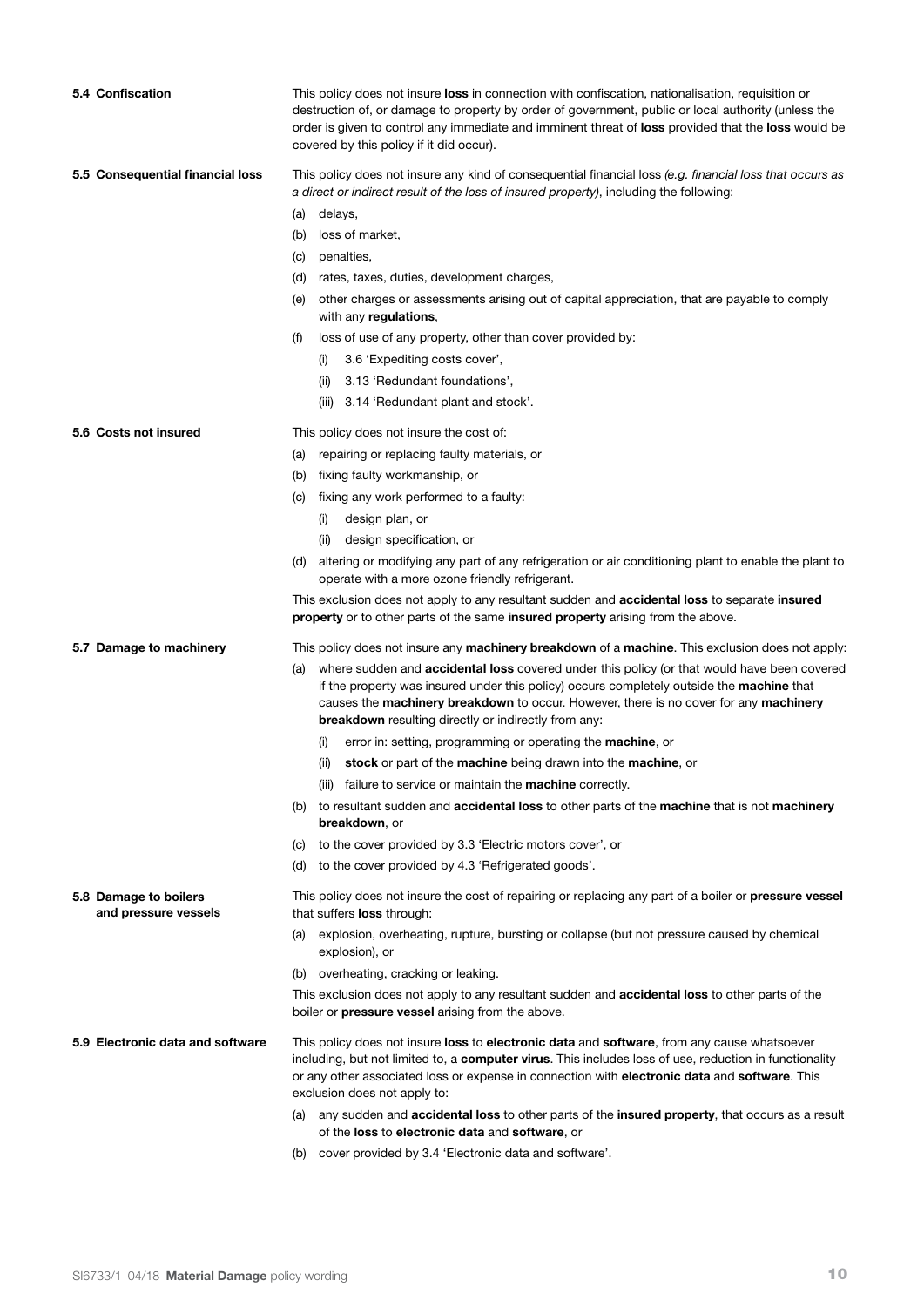| 5.10 Infectious diseases                     | This policy does not insure <b>loss</b> in connection with a:                                                                                                                                                                                                                                                                                                                                                                            |
|----------------------------------------------|------------------------------------------------------------------------------------------------------------------------------------------------------------------------------------------------------------------------------------------------------------------------------------------------------------------------------------------------------------------------------------------------------------------------------------------|
|                                              | notifiable infectious disease under the Health Act 1956, and/or<br>(a)                                                                                                                                                                                                                                                                                                                                                                   |
|                                              | notifiable disease under the Biosecurity Act 1993.<br>(b)                                                                                                                                                                                                                                                                                                                                                                                |
| 5.11 Natural disaster                        | This policy does not insure <b>natural disaster damage</b> other than cover provided by 4.2 'Natural<br>disaster cover'.                                                                                                                                                                                                                                                                                                                 |
| 5.12 Nuclear                                 | This policy does not insure loss in connection with:                                                                                                                                                                                                                                                                                                                                                                                     |
|                                              | ionising radiation or contamination by radioactivity from:<br>(a)                                                                                                                                                                                                                                                                                                                                                                        |
|                                              | any nuclear fuel, or<br>(i)                                                                                                                                                                                                                                                                                                                                                                                                              |
|                                              | any nuclear waste from the combustion or fission of nuclear fuel.<br>(ii)                                                                                                                                                                                                                                                                                                                                                                |
|                                              | nuclear weapons material.<br>(b)                                                                                                                                                                                                                                                                                                                                                                                                         |
| 5.13 Production processes                    | This policy does not insure loss to insured property while it is undergoing any production process<br>where any part of that <b>production process</b> (including any <b>accidental</b> modification of the process)<br>causes or contributes to the <b>loss</b> in any way.                                                                                                                                                             |
| 5.14 Sanctions                               | We will not pay any claim when the payment would contravene:                                                                                                                                                                                                                                                                                                                                                                             |
|                                              | any sanction, prohibition, or restriction under United Nations resolutions, or<br>(a)                                                                                                                                                                                                                                                                                                                                                    |
|                                              | the trade or economic sanctions, laws or regulations of New Zealand, Australia, United<br>(b)<br>Kingdom, the United States of America or the European Union.                                                                                                                                                                                                                                                                            |
| 5.15 Seepage, pollution<br>and contamination | This policy does not insure loss in connection with seepage, pollution or contamination except if the<br>seepage, pollution or contamination results from sudden and accidental loss to insured property,<br>which is otherwise covered under this policy.                                                                                                                                                                               |
| 5.16 Terrorism                               | This policy does not insure loss in connection with an act of terrorism, including in connection with<br>controlling, preventing, suppressing, retaliating against, or responding to an act of terrorism.                                                                                                                                                                                                                                |
| 5.17 Unlawful substances                     | This policy does not insure <b>loss to insured property</b> in connection with presence of any 'controlled<br>drug' as defined in the Misuse of Drugs Act 1975.                                                                                                                                                                                                                                                                          |
|                                              | This exclusion does not apply to:                                                                                                                                                                                                                                                                                                                                                                                                        |
|                                              | loss covered by 3.9 'Methamphetamine contamination', or<br>(a)                                                                                                                                                                                                                                                                                                                                                                           |
|                                              | <b>loss</b> caused by the <b>accidental</b> spread of fire or explosion.<br>(b)                                                                                                                                                                                                                                                                                                                                                          |
| 5.18 War                                     | This policy does not insure <b>loss</b> in connection with any of the following, including controlling,<br>preventing or suppressing any of the following: war, invasion, act of foreign enemy, hostilities or<br>warlike operations (whether war is declared or not), civil war, mutiny, rebellion, revolution, civil<br>commotion assuming the proportions of or amounting to an uprising, insurrection, military or<br>usurped power. |

### 6. How we will pay

**6.1 Basis of settlement: Reinstatement** indemnify **you** as follows:

Where the **schedule** shows any item(s) of **insured property** are insured for reinstatement, **we** will

- (a) where **insured property** is lost or **destroyed**: by reimbursing **you** the cost **you** incur to replace the **insured property** to a condition substantially the same as its condition when new, or
- (b) where **insured property** is physically damaged but not lost or **destroyed**: by reimbursing **you** the cost **you** incur to repair the **loss** to the damaged part of the **insured property** to a standard that is reasonably equivalent to its condition and relative quality when new, but without necessarily reproducing it exactly.

### **Circumstances where reinstatement does not apply**

6.2 'Basis of settlement: Indemnity' will apply in the following circumstances, regardless of any basis of settlement shown in the **schedule** to the contrary:

- (i) if **you** do not repair or replace the **loss** to the **insured property**, or
- (ii) repair or replacement of the **loss** to the **insured property** is not started within a reasonable period of time, or
- (iii) until the actual costs of repair or replacement of the **loss** to the **insured property** are incurred, or
- (iv) if the **insured property** is awaiting demolition or disposal at the time of the **loss**, or
- (v) either of the following apply: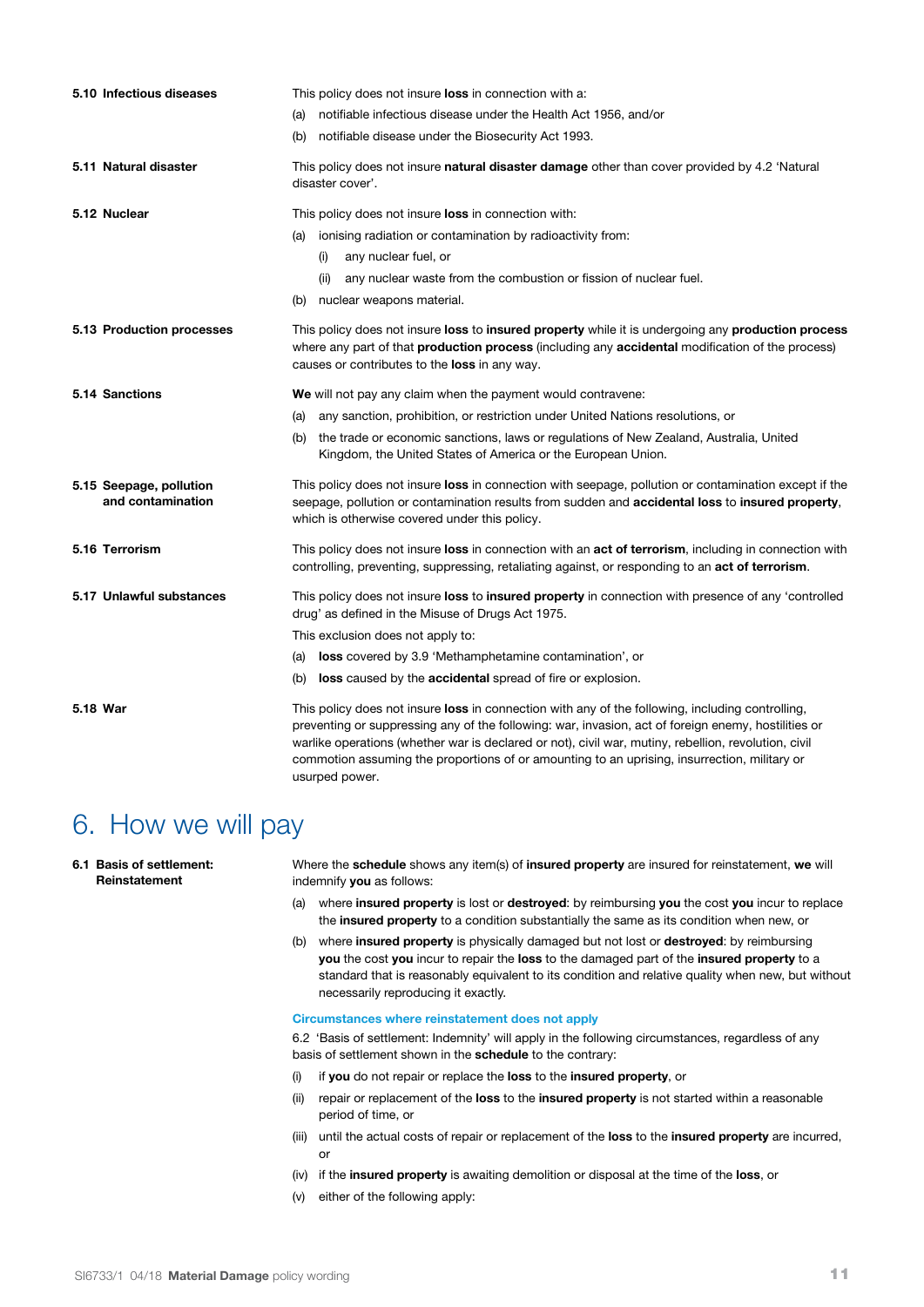- (a) repair or replacement of the damaged, lost or **destroyed insured property** is not permissible under any **regulations,** or
- (b) repair or replacement of the damaged, lost or **destroyed insured property** is not permissible because of the **undamaged** portion of the property.

**6.2 Basis of settlement: Indemnity** Where the **schedule** shows any item(s) of **insured property** are insured for indemnity, or in any of the circumstances listed in 'Circumstances where reinstatement does not apply', **we** will indemnify **you** using whichever of the following options **we** choose:

- (a) where **insured property** is lost or **destroyed**: pay **you** the cost to replace the **insured property**  with property of a similar condition, age and specification, as it was in, immediately prior to the **loss**, or
- (b) where **insured property** is physically damaged but not **destroyed**: pay **you** the cost to repair the **loss** to the damaged part of the **insured property**, as nearly as possible, to the condition it was in immediately prior to the **loss**, or
- (c) pay **you** an amount equal to the indemnity value of the damaged part of the **insured property**.

Where **insured property** has suffered a **loss** covered by this policy, then included in 7.1 'Maximum amount payable' **we** will also pay:

### **Costs of compliance**

**6.3 Additional costs you are covered for**

> Necessary and reasonable costs incurred in complying with **regulations** in order to repair or replace **loss** to the damaged, lost or **destroyed** part of **insured property**, except costs incurred:

- (a) for work that **you** have already been ordered to carry out, or
- (b) solely for the purpose of seismically strengthening the **insured property** to a performance level greater than its performance level before the **loss**. **We** will repair **your building** to the same structural performance level it had before the **loss**.
- (c) in connection with **undamaged** property, or **undamaged** parts of property. This applies even if the **undamaged** property comprises a separate building, structure or item of plant or equipment.

#### **Demolition costs**

Necessary and reasonable costs incurred to:

- (a) demolish or dismantle **insured property**, and/or
- (b) temporarily shore or prop **insured property**, and/or
- (c) remove debris from the **situation** (including any kind of solid, liquid or gas), and/or
- (d) clear, clean and repair gutters, drains and the like, and/or
- (e) recover, defend, safeguard, remove, temporarily store, and return **stock** and **contents**, whether damaged or **undamaged**, and/or
- (f) temporarily repair and secure **insured property** to make it comply with safety rules and **regulations** suitable for continued use,

provided that the costs arise from a **loss** covered by this policy.

Where any costs are in connection with the removal of asbestos, the maximum **we** will pay for any **event** is:

(i) 5% of the **site sum insured**, or

(ii) \$25,000,

whichever is the lesser.

### **Fees and other costs**

Necessary and reasonable costs incurred for:

- (a) architect's, engineer's, surveyor's, building consultant's fees, and/or
- (b) consents and associated legal fees, and/or
- (c) training consultants and IT technicians,

to repair or replace the damaged, lost or **destroyed insured property** following a **loss** covered by this policy.

#### **Claims preparation costs**

Necessary and reasonable costs incurred to assess or prepare a claim following a **loss** covered by this policy.

You are not insured for any costs incurred to investigate or negotiate a claim made under this policy. The most **we** will pay for any **event** is \$25,000.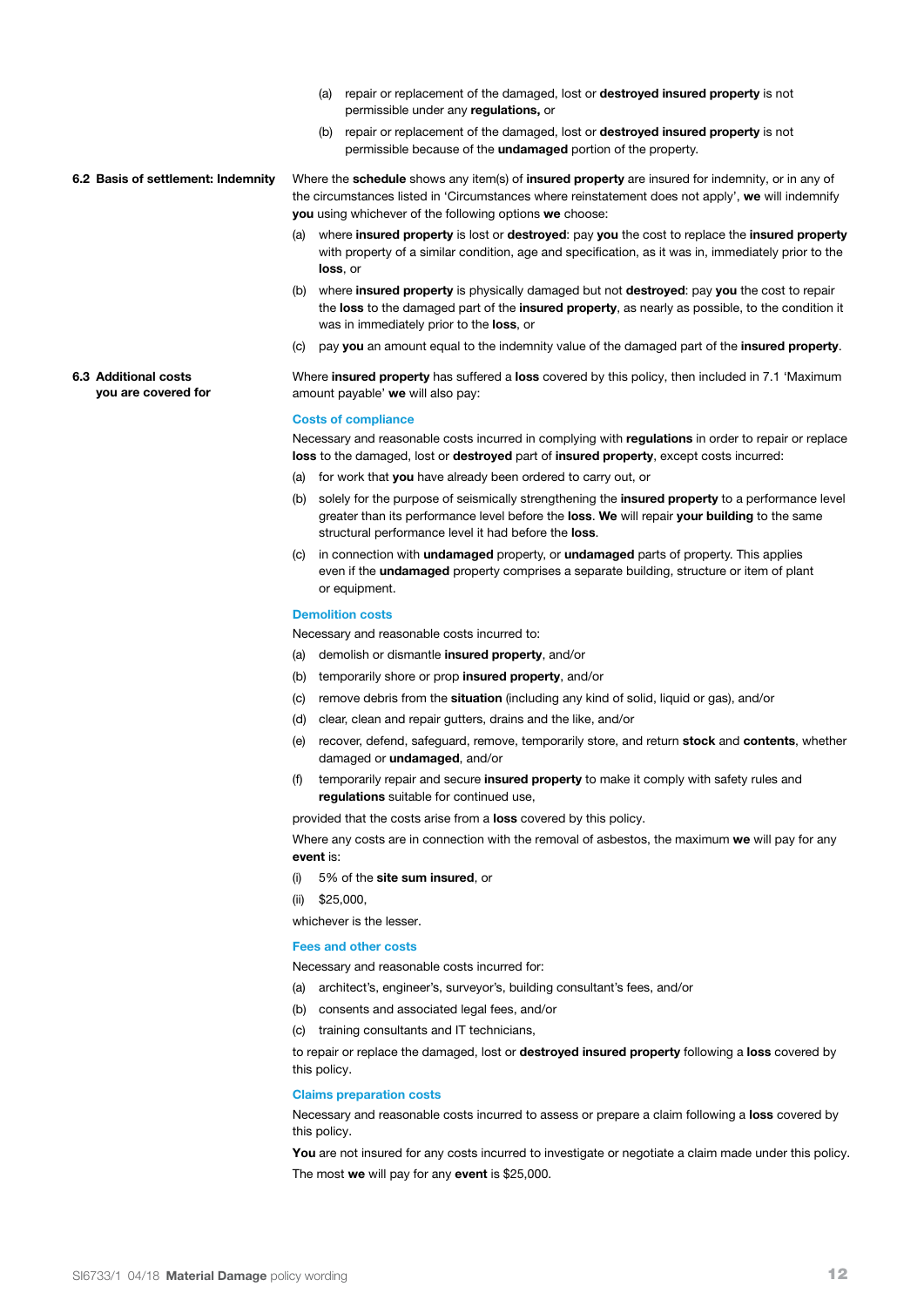**6.6 Basis of settlement:**

**Certain types of property**

**6.4 Location of replacement** Where **we** pay to replace damaged, lost or **destroyed insured property**, **you** may choose to replace the property at:

- (a) the **situation**, or
- (b) any alternative site that **you** provide in New Zealand.

Where **you** choose to use an alternative site **we** will not pay more than the cost to replace the damaged, lost or **destroyed insured property** at the **situation** in accordance with the terms of this policy.

**6.5 Method of repair or replacement We** will pay the reasonable cost to repair or replace **insured property** based on current industry accepted building materials and construction methods.

> The method of indemnity for the following types of **insured property** will be as follows, regardless of any basis of settlement shown in the **schedule** to the contrary.

#### **Stock**

For **loss** to **stock**, **we** will indemnify **you** by one of the following methods:

- (a) for raw materials, supplies and other merchandise not manufactured by **you**:
	- (i) the replacement cost at the time of replacement, provided that the replacement is carried out within a reasonable period of time, or
	- (ii) if this property is not replaced, the market value of it at the time and place of the **loss**.
- (b) for materials in the process of manufacture: the replacement cost of the raw materials and the cost of labour and other overhead charges expended at the time of the **loss.**
- (c) for finished goods: the replacement cost of the raw materials and the cost of labour and other overhead charges expended before any allowance for profit, or the cost of re-stocking these goods, whichever is the lesser.

#### **Works of art**

- For **loss** to a **work of art**, **we** will at **our** option pay:
- (a) the indemnity value of the **work of art**, or
- (b) the cost to repair the **work of art**, as near as reasonably possible, to the condition it was in immediately prior to the **loss**.

#### **Electronic data**

For **loss** to **electronic data**, **we** will pay the cost of blank media plus the cost of copying the **electronic data** from back-up or from originals of a previous generation.

These costs will not include research and engineering, nor any costs of recreating, gathering or assembling the **electronic data**.

If the media is not repaired, replaced or restored, **we** will pay the cost of blank media. However, **we** do not cover the value of the **electronic data** to **you**, even if the **electronic data** cannot be recreated, gathered or assembled.

#### **Software**

For loss to **software**, **we** will pay the reasonable cost of restoring, re-setting or re-programming the **software** that is necessary to operate any electronic equipment or **machine** insured under this policy.

#### **Portable electronic equipment**

For **loss** to **portable electronic equipment**, more than two years old **we** will at **our** option pay:

- (a) the indemnity value of the **portable electronic equipment**, or
- (b) the cost to repair the **portable electronic equipment**, as near as reasonably possible, to the condition it was in immediately prior to the **loss**.

#### **Limited lifetime construction materials**

For **loss** to:

- (a) cladding, roofing or skylights, where they are made of plastic, polycarbonate, acrylic or PVC materials, and/or
- (b) any textile awnings or shade sails,

**we** will at **our** option pay:

- (i) the indemnity value of the materials, or
- the cost to repair the materials, as near as reasonably possible, to the condition they were in immediately prior to the **loss**.

The indemnity value of the materials will be depreciated over the lifetime of the product based upon the manufacturer's UV rating.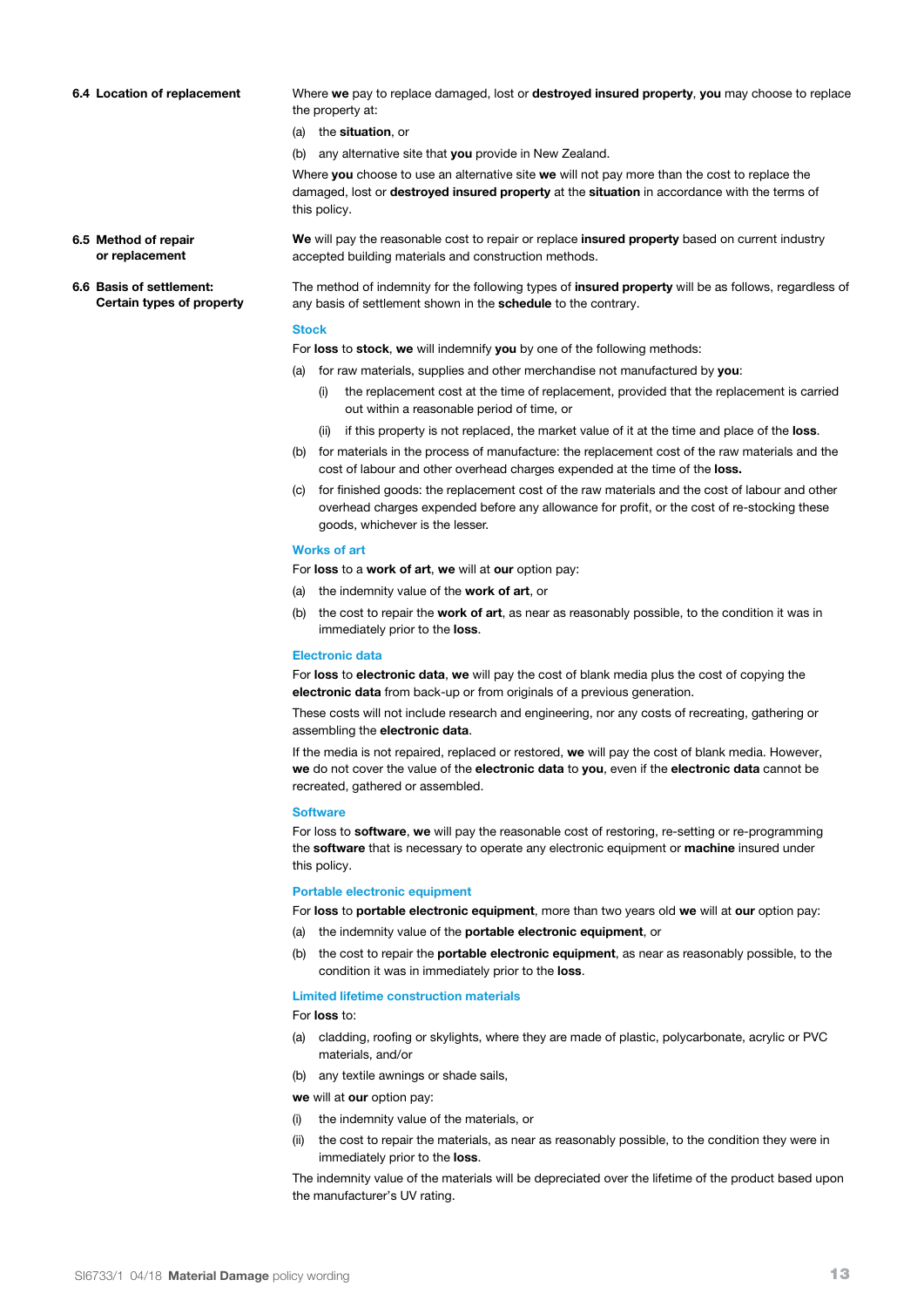### **Office equipment upgrade**

For **loss** to **office equipment**, **we** will pay the cost to replace the equipment with an alternative model(s) of **office equipment,** provided that:

- (a) the alternative model has more energy-efficient features, and
- (b) the alternative model has otherwise comparable features and capabilities, and
- (c) the **office equipment** is **destroyed**, and
- (d) **we** approve the upgrade.

### 7. What we will pay

| 7.1 Maximum amount payable                        | The most we will pay for any event for a building (or group of buildings) at a specified location<br>(a)<br>in the schedule is the corresponding sum insured noted in the schedule for that building (or<br>group of <b>buildings</b> ).                                                                                                                 |
|---------------------------------------------------|----------------------------------------------------------------------------------------------------------------------------------------------------------------------------------------------------------------------------------------------------------------------------------------------------------------------------------------------------------|
|                                                   | (b) The most we will pay for any event for contents is the corresponding sum insured for contents<br>in the <b>schedule</b> . If there is a separate sum insured for <b>contents</b> at a specified location, the<br>most we will pay for any event for contents at that location is the corresponding sum insured<br>for that location in the schedule. |
|                                                   | The most we will pay for any event for stock is the corresponding sum insured for stock in the<br>(C)<br>schedule. If there is a separate sum insured for stock at a specified location, the most we will<br>pay for any event for stock at that location is the corresponding sum insured for that location in<br>the schedule.                         |
|                                                   | The most we will pay for any other individually specified item of <b>insured property</b> in the<br>(d)<br>schedule with a corresponding sum insured is that sum insured.                                                                                                                                                                                |
|                                                   | However, the most we will pay for all insured property for any event is the 'Total sum insured'<br>shown in the <b>schedule</b> , subject to clauses 7.3 'Reinstatement of sum insured once repaired' and<br>7.4 'Sum insured adjustment on renewal for unrepaired items' below.                                                                         |
| 7.2 Increased maximum                             | The amount referred to in 7.1 'Maximum amount payable' above is increased as follows:                                                                                                                                                                                                                                                                    |
| amount payable                                    | The most we will pay for any event:                                                                                                                                                                                                                                                                                                                      |
|                                                   | (a) for all <b>contents</b> at a <b>situation</b> shown in the <b>schedule</b> is the sum insured for <b>contents</b> at that<br>situation plus:                                                                                                                                                                                                         |
|                                                   | 10%, or<br>(i)                                                                                                                                                                                                                                                                                                                                           |
|                                                   | (ii) $$100,000,$                                                                                                                                                                                                                                                                                                                                         |
|                                                   | whichever is the lesser.                                                                                                                                                                                                                                                                                                                                 |
|                                                   | for all stock at a situation shown in the schedule is the sum insured for stock at that situation<br>(b)<br>plus:                                                                                                                                                                                                                                        |
|                                                   | 10%, or<br>(i)                                                                                                                                                                                                                                                                                                                                           |
|                                                   | \$100,000,<br>(ii)                                                                                                                                                                                                                                                                                                                                       |
|                                                   | whichever is the lesser.                                                                                                                                                                                                                                                                                                                                 |
|                                                   | Provided that:                                                                                                                                                                                                                                                                                                                                           |
|                                                   | (a) these increases for <b>contents</b> and <b>stock</b> do not apply to cover provided by 4.2 'Natural disaster<br>cover', and                                                                                                                                                                                                                          |
|                                                   | (b) the most we will pay for any event at all situations for all contents and all stock remains<br>unchanged.                                                                                                                                                                                                                                            |
| 7.3 Reinstatement of sum<br>insured once repaired | Following a loss for which a claim is payable under this policy, the sum insured for the item of<br>insured property that suffered the loss is reduced by the amount of the loss. The sum insured will<br>only be reinstated as follows:                                                                                                                 |
|                                                   | If the insured property:                                                                                                                                                                                                                                                                                                                                 |
|                                                   | is automatically covered under this policy during its repair or replacement, the amount reduced<br>(a)<br>will be progressively added back to the sum insured at the rate that the <b>insured property</b> that<br>suffered the loss is progressively repaired or replaced.                                                                              |

(b) is not automatically covered under this policy during its repair or replacement, the amount reduced will only be added back to the sum insured once the repair or replacement of the **insured property** that suffered the **loss** has been completed.

*If an insured property is covered by a contract works policy while it is undergoing repair, the amount reduced will only be added back to the sum insured once the entire construction has been completed.*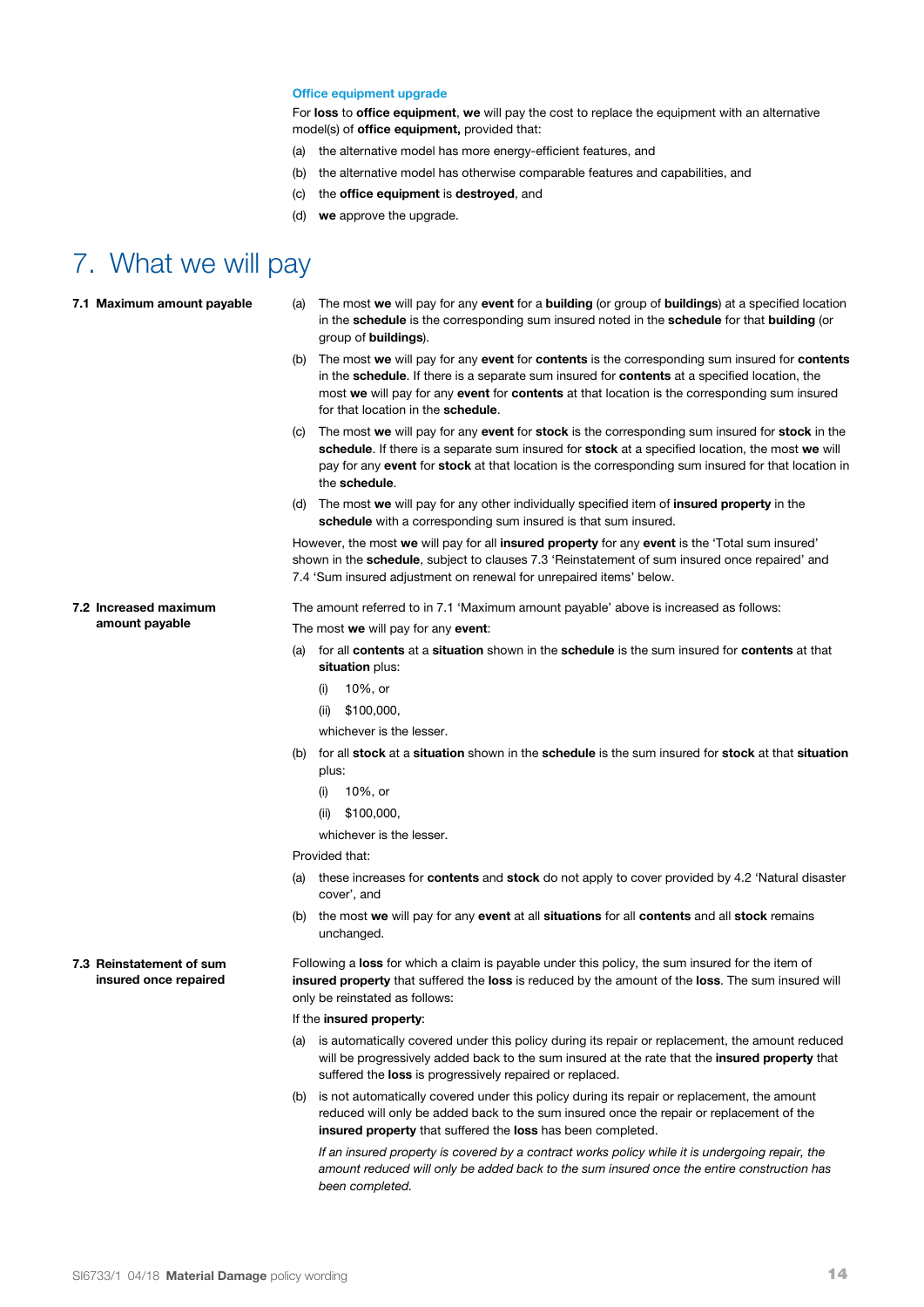| The sum insured will not reinstate following any claim for <b>natural disaster damage</b> unless we have<br>agreed to the reinstatement in writing.<br>We may ask you to pay an additional premium for any reinstatement of the sum insured.<br>The sum insured for any item of <b>insured property</b> that has suffered <b>loss</b> in any previous <b>annual</b><br>7.4 Sum insured adjustment on<br>renewal for unrepaired items<br>period and that has not been repaired or replaced at the start of the current annual period is:<br>(a) the 'Sum insured' as shown in the <b>schedule</b> for that item, less<br>(b) the estimated cost of remedying the existing unrepaired or unreplaced <b>loss</b> .<br>The sum insured will only be reinstated to its pre loss level as per the conditions outlined under<br>7.3 (a) and (b) above.<br>7.5 Sub limits<br>insured property as shown in the schedule, the sub limit does not apply and the most we will pay<br>is the amount shown in the schedule.<br>7.6 Items of insured property<br>The most we will pay for some items of insured property is included within 7.1 'Maximum amount<br>with limited cover<br>payable' and is limited as follows:<br><b>Site improvements</b><br>The most we will pay for site improvements at the site during any annual period is:<br>10% of the maximum amount payable for <b>building(s)</b> at that <b>site</b> , or<br>(a)<br>(b) $$250,000$ ,<br>Landscaping<br>The most we will pay for landscaping at the site during any annual period is:<br>5% of the maximum amount payable for <b>building(s)</b> at that <b>site</b> , or<br>(i)<br>\$25,000,<br>(ii)<br>whichever is the lesser, unless a different amount for <b>landscaping</b> is shown in the <b>schedule</b> .<br><b>Works of art</b><br>The most we will pay for any individual work of art for any event is \$25,000 unless a different<br>amount for that work of art is shown in the schedule.<br>7.7 Excess<br>The excess shown in the <b>schedule</b> will be deducted from the amount payable for each <b>event</b> .<br>Where an <b>event</b> occurs over a period of more than 72 consecutive hours, one excess will be<br>deducted for every 72 consecutive hour period.<br>7.8 One excess<br>If a single event causes sudden and accidental loss to tangible property that you insure with us<br>excess. This does not apply to any loss caused by natural disaster damage. |                                                                                                        |
|---------------------------------------------------------------------------------------------------------------------------------------------------------------------------------------------------------------------------------------------------------------------------------------------------------------------------------------------------------------------------------------------------------------------------------------------------------------------------------------------------------------------------------------------------------------------------------------------------------------------------------------------------------------------------------------------------------------------------------------------------------------------------------------------------------------------------------------------------------------------------------------------------------------------------------------------------------------------------------------------------------------------------------------------------------------------------------------------------------------------------------------------------------------------------------------------------------------------------------------------------------------------------------------------------------------------------------------------------------------------------------------------------------------------------------------------------------------------------------------------------------------------------------------------------------------------------------------------------------------------------------------------------------------------------------------------------------------------------------------------------------------------------------------------------------------------------------------------------------------------------------------------------------------------------------------------------------------------------------------------------------------------------------------------------------------------------------------------------------------------------------------------------------------------------------------------------------------------------------------------------------------------------------------------------------------------------------------------------------------------------------------------------------------------------------------------------------|--------------------------------------------------------------------------------------------------------|
|                                                                                                                                                                                                                                                                                                                                                                                                                                                                                                                                                                                                                                                                                                                                                                                                                                                                                                                                                                                                                                                                                                                                                                                                                                                                                                                                                                                                                                                                                                                                                                                                                                                                                                                                                                                                                                                                                                                                                                                                                                                                                                                                                                                                                                                                                                                                                                                                                                                         |                                                                                                        |
|                                                                                                                                                                                                                                                                                                                                                                                                                                                                                                                                                                                                                                                                                                                                                                                                                                                                                                                                                                                                                                                                                                                                                                                                                                                                                                                                                                                                                                                                                                                                                                                                                                                                                                                                                                                                                                                                                                                                                                                                                                                                                                                                                                                                                                                                                                                                                                                                                                                         |                                                                                                        |
|                                                                                                                                                                                                                                                                                                                                                                                                                                                                                                                                                                                                                                                                                                                                                                                                                                                                                                                                                                                                                                                                                                                                                                                                                                                                                                                                                                                                                                                                                                                                                                                                                                                                                                                                                                                                                                                                                                                                                                                                                                                                                                                                                                                                                                                                                                                                                                                                                                                         |                                                                                                        |
|                                                                                                                                                                                                                                                                                                                                                                                                                                                                                                                                                                                                                                                                                                                                                                                                                                                                                                                                                                                                                                                                                                                                                                                                                                                                                                                                                                                                                                                                                                                                                                                                                                                                                                                                                                                                                                                                                                                                                                                                                                                                                                                                                                                                                                                                                                                                                                                                                                                         |                                                                                                        |
|                                                                                                                                                                                                                                                                                                                                                                                                                                                                                                                                                                                                                                                                                                                                                                                                                                                                                                                                                                                                                                                                                                                                                                                                                                                                                                                                                                                                                                                                                                                                                                                                                                                                                                                                                                                                                                                                                                                                                                                                                                                                                                                                                                                                                                                                                                                                                                                                                                                         |                                                                                                        |
|                                                                                                                                                                                                                                                                                                                                                                                                                                                                                                                                                                                                                                                                                                                                                                                                                                                                                                                                                                                                                                                                                                                                                                                                                                                                                                                                                                                                                                                                                                                                                                                                                                                                                                                                                                                                                                                                                                                                                                                                                                                                                                                                                                                                                                                                                                                                                                                                                                                         |                                                                                                        |
|                                                                                                                                                                                                                                                                                                                                                                                                                                                                                                                                                                                                                                                                                                                                                                                                                                                                                                                                                                                                                                                                                                                                                                                                                                                                                                                                                                                                                                                                                                                                                                                                                                                                                                                                                                                                                                                                                                                                                                                                                                                                                                                                                                                                                                                                                                                                                                                                                                                         | If any sub limit in this policy wording is higher than the maximum amount payable for the applicable   |
|                                                                                                                                                                                                                                                                                                                                                                                                                                                                                                                                                                                                                                                                                                                                                                                                                                                                                                                                                                                                                                                                                                                                                                                                                                                                                                                                                                                                                                                                                                                                                                                                                                                                                                                                                                                                                                                                                                                                                                                                                                                                                                                                                                                                                                                                                                                                                                                                                                                         |                                                                                                        |
|                                                                                                                                                                                                                                                                                                                                                                                                                                                                                                                                                                                                                                                                                                                                                                                                                                                                                                                                                                                                                                                                                                                                                                                                                                                                                                                                                                                                                                                                                                                                                                                                                                                                                                                                                                                                                                                                                                                                                                                                                                                                                                                                                                                                                                                                                                                                                                                                                                                         |                                                                                                        |
|                                                                                                                                                                                                                                                                                                                                                                                                                                                                                                                                                                                                                                                                                                                                                                                                                                                                                                                                                                                                                                                                                                                                                                                                                                                                                                                                                                                                                                                                                                                                                                                                                                                                                                                                                                                                                                                                                                                                                                                                                                                                                                                                                                                                                                                                                                                                                                                                                                                         |                                                                                                        |
|                                                                                                                                                                                                                                                                                                                                                                                                                                                                                                                                                                                                                                                                                                                                                                                                                                                                                                                                                                                                                                                                                                                                                                                                                                                                                                                                                                                                                                                                                                                                                                                                                                                                                                                                                                                                                                                                                                                                                                                                                                                                                                                                                                                                                                                                                                                                                                                                                                                         |                                                                                                        |
|                                                                                                                                                                                                                                                                                                                                                                                                                                                                                                                                                                                                                                                                                                                                                                                                                                                                                                                                                                                                                                                                                                                                                                                                                                                                                                                                                                                                                                                                                                                                                                                                                                                                                                                                                                                                                                                                                                                                                                                                                                                                                                                                                                                                                                                                                                                                                                                                                                                         |                                                                                                        |
|                                                                                                                                                                                                                                                                                                                                                                                                                                                                                                                                                                                                                                                                                                                                                                                                                                                                                                                                                                                                                                                                                                                                                                                                                                                                                                                                                                                                                                                                                                                                                                                                                                                                                                                                                                                                                                                                                                                                                                                                                                                                                                                                                                                                                                                                                                                                                                                                                                                         | whichever is the lesser, unless a different amount for site improvements is shown in the schedule.     |
|                                                                                                                                                                                                                                                                                                                                                                                                                                                                                                                                                                                                                                                                                                                                                                                                                                                                                                                                                                                                                                                                                                                                                                                                                                                                                                                                                                                                                                                                                                                                                                                                                                                                                                                                                                                                                                                                                                                                                                                                                                                                                                                                                                                                                                                                                                                                                                                                                                                         |                                                                                                        |
|                                                                                                                                                                                                                                                                                                                                                                                                                                                                                                                                                                                                                                                                                                                                                                                                                                                                                                                                                                                                                                                                                                                                                                                                                                                                                                                                                                                                                                                                                                                                                                                                                                                                                                                                                                                                                                                                                                                                                                                                                                                                                                                                                                                                                                                                                                                                                                                                                                                         |                                                                                                        |
|                                                                                                                                                                                                                                                                                                                                                                                                                                                                                                                                                                                                                                                                                                                                                                                                                                                                                                                                                                                                                                                                                                                                                                                                                                                                                                                                                                                                                                                                                                                                                                                                                                                                                                                                                                                                                                                                                                                                                                                                                                                                                                                                                                                                                                                                                                                                                                                                                                                         |                                                                                                        |
|                                                                                                                                                                                                                                                                                                                                                                                                                                                                                                                                                                                                                                                                                                                                                                                                                                                                                                                                                                                                                                                                                                                                                                                                                                                                                                                                                                                                                                                                                                                                                                                                                                                                                                                                                                                                                                                                                                                                                                                                                                                                                                                                                                                                                                                                                                                                                                                                                                                         |                                                                                                        |
|                                                                                                                                                                                                                                                                                                                                                                                                                                                                                                                                                                                                                                                                                                                                                                                                                                                                                                                                                                                                                                                                                                                                                                                                                                                                                                                                                                                                                                                                                                                                                                                                                                                                                                                                                                                                                                                                                                                                                                                                                                                                                                                                                                                                                                                                                                                                                                                                                                                         |                                                                                                        |
|                                                                                                                                                                                                                                                                                                                                                                                                                                                                                                                                                                                                                                                                                                                                                                                                                                                                                                                                                                                                                                                                                                                                                                                                                                                                                                                                                                                                                                                                                                                                                                                                                                                                                                                                                                                                                                                                                                                                                                                                                                                                                                                                                                                                                                                                                                                                                                                                                                                         |                                                                                                        |
|                                                                                                                                                                                                                                                                                                                                                                                                                                                                                                                                                                                                                                                                                                                                                                                                                                                                                                                                                                                                                                                                                                                                                                                                                                                                                                                                                                                                                                                                                                                                                                                                                                                                                                                                                                                                                                                                                                                                                                                                                                                                                                                                                                                                                                                                                                                                                                                                                                                         |                                                                                                        |
|                                                                                                                                                                                                                                                                                                                                                                                                                                                                                                                                                                                                                                                                                                                                                                                                                                                                                                                                                                                                                                                                                                                                                                                                                                                                                                                                                                                                                                                                                                                                                                                                                                                                                                                                                                                                                                                                                                                                                                                                                                                                                                                                                                                                                                                                                                                                                                                                                                                         |                                                                                                        |
|                                                                                                                                                                                                                                                                                                                                                                                                                                                                                                                                                                                                                                                                                                                                                                                                                                                                                                                                                                                                                                                                                                                                                                                                                                                                                                                                                                                                                                                                                                                                                                                                                                                                                                                                                                                                                                                                                                                                                                                                                                                                                                                                                                                                                                                                                                                                                                                                                                                         |                                                                                                        |
|                                                                                                                                                                                                                                                                                                                                                                                                                                                                                                                                                                                                                                                                                                                                                                                                                                                                                                                                                                                                                                                                                                                                                                                                                                                                                                                                                                                                                                                                                                                                                                                                                                                                                                                                                                                                                                                                                                                                                                                                                                                                                                                                                                                                                                                                                                                                                                                                                                                         | under more than one policy, only one excess will apply, being the highest applicable individual policy |

# 8. Claims conditions

### **Your obligations**

| 8.1 Advise us                | If you become aware of any event that is likely to give rise to a claim under this policy regardless of<br>the anticipated quantum, you must contact us immediately. |
|------------------------------|----------------------------------------------------------------------------------------------------------------------------------------------------------------------|
| 8.2 Minimise the loss        | You must take all reasonable steps to minimise the claim and avoid any further loss or liability<br>arising.                                                         |
| 8.3 Notify the Police        | <b>You</b> must immediately notify the Police if you suspect criminal activity has occurred.                                                                         |
| 8.4 Provide full information | When making a claim, you consent to your personal information in connection with the claim being:                                                                    |
|                              | disclosed to <b>us</b> , and<br>(a)                                                                                                                                  |
|                              | transferred to the Insurance Claims Register Limited.<br>(b)                                                                                                         |
|                              | You must:                                                                                                                                                            |
|                              | give us free access to examine and assess the claim, and<br>(i)                                                                                                      |
|                              | send any relevant correspondence or documents to us, and<br>(ii)                                                                                                     |
|                              | complete a claim form and/or statutory declaration to confirm the claim if we request it, and<br>(iii)                                                               |
|                              | provide any other information, proof of ownership or assistance that we may require at any time.<br>(iv)                                                             |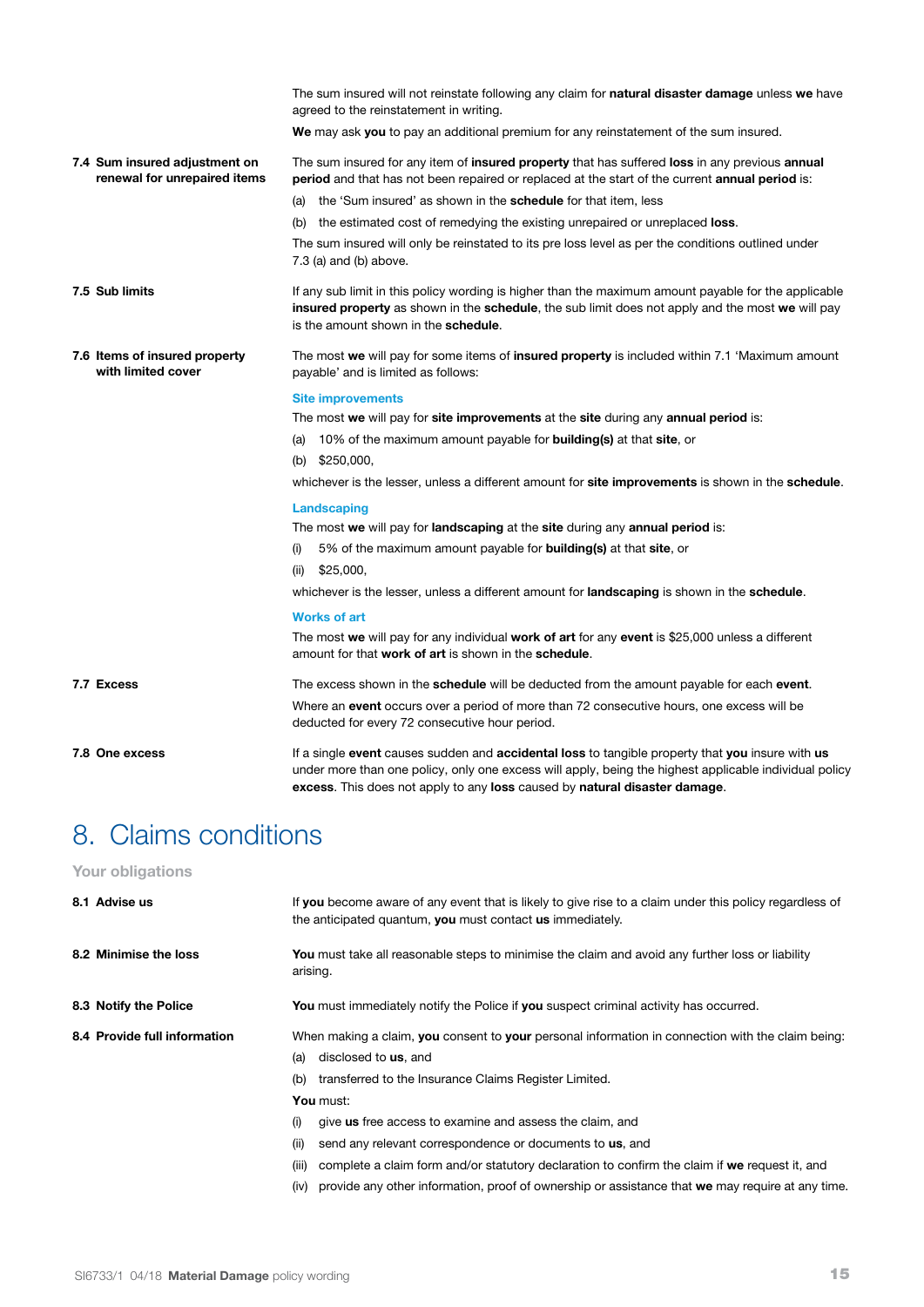| 8.5 Be honest                  | If your claim is dishonest or fraudulent in any way, we may:                                                                                                                                                                                                                                                                                                                                                                                                   |
|--------------------------------|----------------------------------------------------------------------------------------------------------------------------------------------------------------------------------------------------------------------------------------------------------------------------------------------------------------------------------------------------------------------------------------------------------------------------------------------------------------|
|                                | decline the claim either in whole or in part, and/or<br>(a)                                                                                                                                                                                                                                                                                                                                                                                                    |
|                                | (b) declare either this policy or all insurance you have with us to be of no effect and to no longer<br>exist from the date of the dishonest or fraudulent act.                                                                                                                                                                                                                                                                                                |
|                                | This is at our sole discretion.                                                                                                                                                                                                                                                                                                                                                                                                                                |
| 8.6 Do not dispose of property | You must not destroy or dispose of anything that is or could be part of a claim until we have given<br>you permission to do this.                                                                                                                                                                                                                                                                                                                              |
| 8.7 Obtain our agreement       | You must obtain our agreement before:                                                                                                                                                                                                                                                                                                                                                                                                                          |
|                                | incurring any expenses in connection with any claim under this policy, or<br>(a)                                                                                                                                                                                                                                                                                                                                                                               |
|                                | negotiating, paying, settling, admitting or denying any claim against you, or<br>(b)                                                                                                                                                                                                                                                                                                                                                                           |
|                                | doing anything that may prejudice our rights of recovery.<br>(C)                                                                                                                                                                                                                                                                                                                                                                                               |
| <b>Managing your claim</b>     |                                                                                                                                                                                                                                                                                                                                                                                                                                                                |
| 8.8 Subrogation                | Once we have accepted any part of your claim under this policy, we may assume your legal right<br>of recovery. If we initiate a recovery we will include your excess, and any other uninsured losses<br>suffered by you. Where we do this, you agree to pay your proportional share of the recovery costs,<br>and subsequently the proceeds of the recovery will be shared on the same proportional basis,<br>except that we will reimburse your excess first. |
|                                | You must fully co-operate with any recovery process. If you do not, we may recover from you the<br>amount paid in relation to the claim.                                                                                                                                                                                                                                                                                                                       |
| 8.9 Recoveries                 | If any property that we have paid a claim for is later found or recovered, you must tell us<br>immediately and hand it over to us if we request it. We have the right to keep any property that we<br>have paid a claim for under this policy, including any proceeds if it is sold.                                                                                                                                                                           |
| 8.10 Reparation                | If any person is ordered to make reparation to you for loss to any property that we have paid a claim<br>for under this policy, then you must tell us. Any payments received must first reimburse our claims<br>payment up to the amount of any reparation received.                                                                                                                                                                                           |
| 8.11 Branded stock             | For salvage that is branded goods or merchandise, we will not dispose of these items by sale unless<br>you agree. If you do not agree, the value of the salvage will be deducted from any claim payment.                                                                                                                                                                                                                                                       |
|                                |                                                                                                                                                                                                                                                                                                                                                                                                                                                                |

## 9. General conditions

### **How we administer this policy**

| 9.1 Assignment      | You may not assign this policy or any interest under this policy without our prior written consent.                                                                                                                                                                                                                        |
|---------------------|----------------------------------------------------------------------------------------------------------------------------------------------------------------------------------------------------------------------------------------------------------------------------------------------------------------------------|
| 9.2 Cancellation    | By you<br>You may cancel this policy at any time by notifying us. If you do, we will refund any premium that is<br>due to you based on the unused portion of the period of insurance. You must pay any outstanding<br>premium due for the expired portion of the <b>period of insurance.</b>                               |
|                     | By us<br>We may cancel this policy by giving you notice in writing or by electronic means, at your last known<br>address. The policy will be cancelled from 4pm on the 30th day after the date of the notice. We will<br>refund you any premium that is due to you based on the unused portion of the period of insurance. |
| 9.3 Change of terms | We may change the terms of this policy (including the excess) by giving you notice in writing or by<br>electronic means, at your last known address. Unless otherwise specified in the notice the change in<br>terms will take effect from 4pm on the 30th day after the date of the notice.                               |
| 9.4 Currency        | Any amounts shown in this policy or in the <b>schedule</b> are in New Zealand dollars, unless otherwise<br>specified in the schedule.                                                                                                                                                                                      |
| 9.5 GST             | Where GST is recoverable by us under the Goods and Services Tax Act 1985:<br>all sums insured exclude GST, and<br>(a)<br>all sub limits exclude GST, and<br>(b)<br>all excesses include GST, and<br>(C)<br>GST will be added, where applicable, to claim payments.<br>(d)                                                  |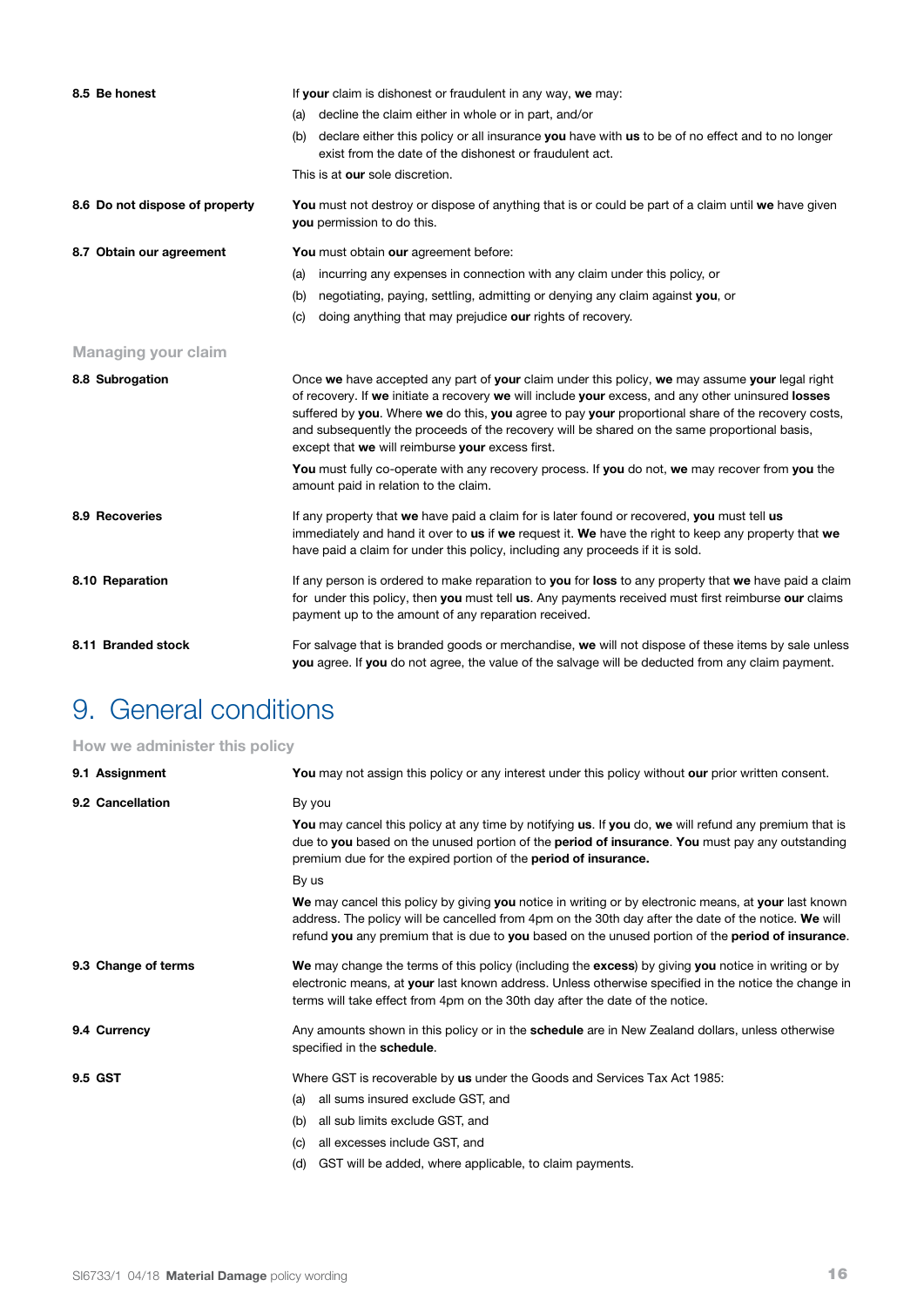| 9.6 Interests of other parties        | If we are advised of any party having a financial interest over your insured property, we may pay<br>part or all of any valid claim proceeds to that party to the extent of their interest. This will form part of<br>our obligations to you under this policy.                                                                   |
|---------------------------------------|-----------------------------------------------------------------------------------------------------------------------------------------------------------------------------------------------------------------------------------------------------------------------------------------------------------------------------------|
|                                       | You consent to us transferring your relevant personal information to that party.                                                                                                                                                                                                                                                  |
|                                       | Any party, who is recorded as having a financial interest under this policy, is not covered by this<br>policy and does not have rights to claim under this policy.                                                                                                                                                                |
| 9.7 Other insurance                   | You must notify us as soon as you know of any other insurance policy that covers you for any of the<br>risks covered under this policy.                                                                                                                                                                                           |
|                                       | This policy does not cover your liability or loss at all if it is insured to any extent under any other<br>insurance policy. We will not contribute towards any claim under any other insurance policy.                                                                                                                           |
| 9.8 Premium adjustments               | If the premium for this policy has been calculated based on estimated figures, then the premium is<br>only a provisional premium for the annual period.                                                                                                                                                                           |
|                                       | Within 3 months of the expiry of the <b>annual period, you</b> must tell us what the actual figures are. We<br>will re-calculate your actual premium based on the actual figures.                                                                                                                                                 |
|                                       | The difference between the actual and the provisional premiums will either be payable to us or<br>refunded to you depending on the outcome of the adjustment, but any refund will be limited to a<br>maximum of 50% of the provisional premium.                                                                                   |
| 9.9 Premium payment options           | You may choose either an annual or a monthly renewable contract.                                                                                                                                                                                                                                                                  |
|                                       | If you have elected a monthly renewable contract, then:                                                                                                                                                                                                                                                                           |
|                                       | (a) you must pay by direct debit using the Direct Debit Authority we require, and                                                                                                                                                                                                                                                 |
|                                       | the policy is for the initial period of insurance stated in the schedule, and<br>(b)                                                                                                                                                                                                                                              |
|                                       | the policy will be renewed for further monthly periods of insurance upon receipt of the renewal<br>(C)<br>premium due under the Deduction Authority, and                                                                                                                                                                          |
|                                       | (d) the policy terms, including the premium, will be reviewed on the anniversary date stated in the<br>schedule.                                                                                                                                                                                                                  |
| 9.10 Separate insurance               | Where the 'Insured' consists of more than one legal entity the word 'Insured' shall apply to each as<br>if a separate policy had been issued to each. However, this does not increase the amount of cover<br>available under this policy.                                                                                         |
| 9.11 Stock declarations               | Where stock is insured on a Stock Declaration basis, the premium charged on the item stock is<br>provisional and represents 75% of the full premium payable for that item. At the end of each annual<br><b>period we</b> will adjust it as follows:                                                                               |
|                                       | (a) you must give us a declaration of the actual value of the stock you held on the last business<br>day of each month for the annual period. This must be received by us within six weeks from<br>the end date of the annual period,                                                                                             |
|                                       | if a monthly declaration exceeds the sum insured then we will adjust it back to the sum insured<br>(D)<br>for the purpose of calculating your stock averages,                                                                                                                                                                     |
|                                       | if no declaration is received for any one month, the stock sum insured will apply for that month,<br>(C)                                                                                                                                                                                                                          |
|                                       | the average of the monthly declarations will be calculated at the end of the <b>annual period</b> and<br>(d)<br>the final premium payable will be based on the greater of:                                                                                                                                                        |
|                                       | that average, or<br>(i)                                                                                                                                                                                                                                                                                                           |
|                                       | one half of the sum insured on stock,<br>(ii)                                                                                                                                                                                                                                                                                     |
|                                       | we will re-calculate your actual premium based on the actual figures. The difference between<br>(e)<br>the actual and the provisional premiums will either be payable to us or refunded to you<br>depending upon the outcome of the adjustment, but any refund will be limited to a maximum<br>of 50% of the provisional premium. |
| Laws and Acts that govern this policy |                                                                                                                                                                                                                                                                                                                                   |
| 9.12 Disputes about this policy       | The law of New Zealand applies to disputes about this policy and the New Zealand Courts have<br>exclusive jurisdiction.                                                                                                                                                                                                           |

- **9.13 Legislation changes** Any reference to any Act of Parliament or subordinate rules referred to in this policy includes any amendments made or substitutions to that law.
- **9.14 Insurance Law Reform Acts** The exclusions and conditions in this policy are subject to **your** rights under the Insurance Law Reform Act 1977 and Insurance Law Reform Act 1985.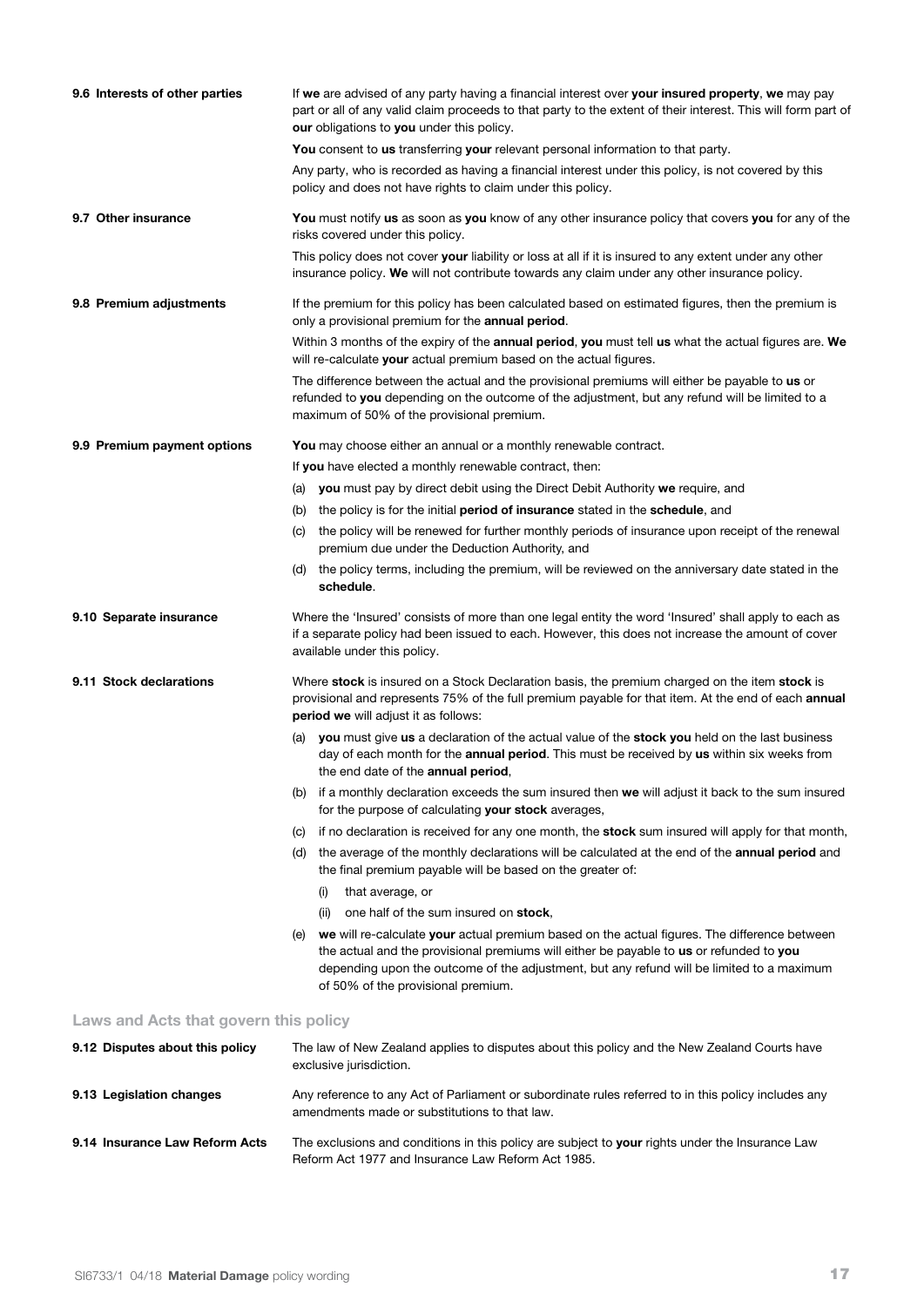### **Your obligations**

| 9.15 Comply with the policy      |                                                                                      | You (and any other person or entity we cover) must comply with the conditions of this policy at all<br>times. If:                                                               |  |  |
|----------------------------------|--------------------------------------------------------------------------------------|---------------------------------------------------------------------------------------------------------------------------------------------------------------------------------|--|--|
|                                  |                                                                                      | $(a)$ you, or                                                                                                                                                                   |  |  |
|                                  | (b)                                                                                  | any other person or entity covered under this policy, or                                                                                                                        |  |  |
|                                  | (c)                                                                                  | anyone acting on your behalf,                                                                                                                                                   |  |  |
|                                  | breaches any of the terms and/or conditions of this policy, we may:                  |                                                                                                                                                                                 |  |  |
|                                  | (i)                                                                                  | decline the claim either in whole or in part, and/or                                                                                                                            |  |  |
|                                  | (ii)                                                                                 | declare either this policy or all insurance you have with us to be of no effect and to no<br>longer exist.                                                                      |  |  |
| 9.16 True statements and answers | True statements and answers must be given, whether by you or any other person, when: |                                                                                                                                                                                 |  |  |
|                                  | (a)                                                                                  | applying for this insurance, and/or                                                                                                                                             |  |  |
|                                  | (b)                                                                                  | notifying us regarding any change in circumstances, and/or                                                                                                                      |  |  |
|                                  | (C)                                                                                  | making any claim under this policy, and communicating with us or providing any further<br>information regarding the claim.                                                      |  |  |
| 9.17 Reasonable care             |                                                                                      | You must take reasonable care at all times to avoid circumstances that could result in a claim. Your<br>claim will not be covered if you are reckless or grossly irresponsible. |  |  |
| 9.18 Change in circumstances     |                                                                                      | You must tell us immediately if there is a material:                                                                                                                            |  |  |
|                                  | (a)                                                                                  | increase in the risk insured, or                                                                                                                                                |  |  |
|                                  | (b)                                                                                  | alteration of the risk insured.                                                                                                                                                 |  |  |
|                                  |                                                                                      | Once you have told us of the change, we may then cancel or alter the premium and/or the terms of<br>this policy.                                                                |  |  |
|                                  |                                                                                      | If you fail to notify us about a change in the risk insured, we may:                                                                                                            |  |  |
|                                  | (i)                                                                                  | declare this policy unenforceable, and/or                                                                                                                                       |  |  |
|                                  | (ii)                                                                                 | decline any subsequent claim either in whole or in part.                                                                                                                        |  |  |
|                                  |                                                                                      | These actions will be taken from the date you knew, or ought to have known, of the increase or<br>alteration in the risk insured.                                               |  |  |
|                                  |                                                                                      | For avoidance of any doubt, information is 'material' where we would have made different decisions<br>about either:                                                             |  |  |
|                                  | (i)                                                                                  | accepting your insurance, or                                                                                                                                                    |  |  |
|                                  | (ii)                                                                                 | setting the terms of your insurance,                                                                                                                                            |  |  |
|                                  |                                                                                      | if we had known that information. If in any doubt, notify us anyway.                                                                                                            |  |  |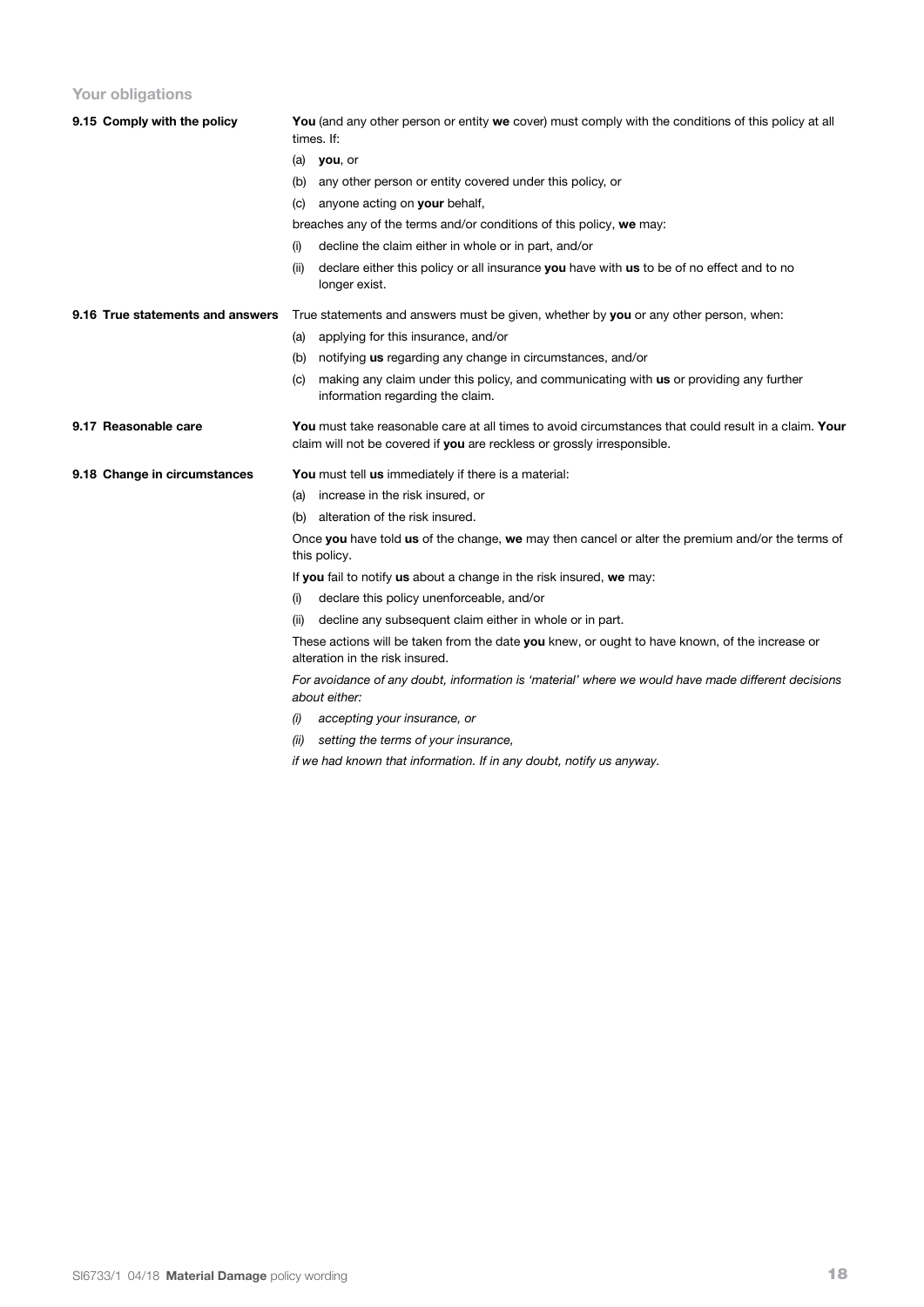# 10. Definitions

The definitions apply to the plural and any derivatives of the bolded words. For example, the definition of 'accident' also applies to the words 'accidentally', 'accidental' and 'accidents'.

| accident                     | Unexpected and unintended by you.                                                                                                                                                                                                                                                                                                                                                                                                                                                                               |  |
|------------------------------|-----------------------------------------------------------------------------------------------------------------------------------------------------------------------------------------------------------------------------------------------------------------------------------------------------------------------------------------------------------------------------------------------------------------------------------------------------------------------------------------------------------------|--|
| act of terrorism             | Any act, or preparation in respect of action, or threat of action designed to influence or coerce the<br>government de jure or de facto of any nation or any political division thereof, or in pursuit of political,<br>religious, ideological, or similar purposes to intimidate the public or a section of the public of any<br>nation by any person or group(s) of persons whether acting alone or on behalf of or in connection<br>with any organisation(s) or government(s) de jure or de facto, and that: |  |
|                              | (a) involves violence against one or more persons, or                                                                                                                                                                                                                                                                                                                                                                                                                                                           |  |
|                              | (b) involves damage to property, or                                                                                                                                                                                                                                                                                                                                                                                                                                                                             |  |
|                              | endangers life other than that of the person committing the action, or<br>(C)                                                                                                                                                                                                                                                                                                                                                                                                                                   |  |
|                              | (d) creates a risk to health or safety of the public or a section of the public, or                                                                                                                                                                                                                                                                                                                                                                                                                             |  |
|                              | is designed to interfere with or disrupt an electronic system.<br>(e)                                                                                                                                                                                                                                                                                                                                                                                                                                           |  |
| annual period                | The period of insurance. However, if:                                                                                                                                                                                                                                                                                                                                                                                                                                                                           |  |
|                              | (a) <b>you</b> pay the premium monthly, or                                                                                                                                                                                                                                                                                                                                                                                                                                                                      |  |
|                              | (b) the <b>period of insurance</b> is for more than 12 months,                                                                                                                                                                                                                                                                                                                                                                                                                                                  |  |
|                              | the annual period is the current 12 month period calculated consecutively from the date this policy<br>first started.                                                                                                                                                                                                                                                                                                                                                                                           |  |
| application                  | The information provided by <b>you</b> to <b>us</b> when <b>you</b> purchased this insurance or requested a quotation<br>for this insurance from us. It also includes any subsequent information you provide us with.                                                                                                                                                                                                                                                                                           |  |
| building                     | Any of the following, provided they are located at the <b>situation</b> at the start of the <b>period of insurance</b> :                                                                                                                                                                                                                                                                                                                                                                                        |  |
|                              | (a) any building,                                                                                                                                                                                                                                                                                                                                                                                                                                                                                               |  |
|                              | (b) underground and above ground services directly associated with the building,                                                                                                                                                                                                                                                                                                                                                                                                                                |  |
|                              | permanent fixtures and fittings at the building(s), including but not limited to signs, sprinkler<br>(C)<br>systems, wired alarm systems, and wired security cameras,                                                                                                                                                                                                                                                                                                                                           |  |
|                              | site improvements,<br>(d)                                                                                                                                                                                                                                                                                                                                                                                                                                                                                       |  |
|                              | landscaping.<br>(e)                                                                                                                                                                                                                                                                                                                                                                                                                                                                                             |  |
| business days                | The days your business usually operates.                                                                                                                                                                                                                                                                                                                                                                                                                                                                        |  |
| business hours               | The hours that:                                                                                                                                                                                                                                                                                                                                                                                                                                                                                                 |  |
|                              | (a) you or any director or manager of yours, or                                                                                                                                                                                                                                                                                                                                                                                                                                                                 |  |
|                              | any of your employees who are entrusted with the care, custody or control of money,<br>(b)                                                                                                                                                                                                                                                                                                                                                                                                                      |  |
|                              | are on your business premises for the purpose of your business.                                                                                                                                                                                                                                                                                                                                                                                                                                                 |  |
| business interruption policy | The insurance policy, that we call the Business Interruption Policy, that you have with us that covers<br>the financial interruption to or interference with your business operations.                                                                                                                                                                                                                                                                                                                          |  |
| contamination damage         | Loss caused by methamphetamine contamination that exceeds the contamination level.                                                                                                                                                                                                                                                                                                                                                                                                                              |  |
| contamination level          | The relevant guideline value for indoor surface contamination as set out in the most recent version of<br>the New Zealand Standard NZS 8510.                                                                                                                                                                                                                                                                                                                                                                    |  |
| contamination claim          | <b>Contamination damage</b> arising out of or attributable to an <b>event</b> or multiple <b>events</b> regardless of<br>the number of acts, persons, tenancies, occupancies or incidents involved.                                                                                                                                                                                                                                                                                                             |  |
| common site                  | A common physical location where the <b>insured property</b> is linked to achieve a common business<br>purpose at that location.                                                                                                                                                                                                                                                                                                                                                                                |  |
| computer virus               | A set of corrupting, harmful or otherwise unauthorised instructions or code including a set of<br>maliciously introduced unauthorised instructions or code, programmatic or otherwise, which<br>propagate themselves through a computer system or network of whatsoever nature. This includes<br>but is not limited to 'Trojan Horses', 'Worms' and 'Time or Logic Bombs'.                                                                                                                                      |  |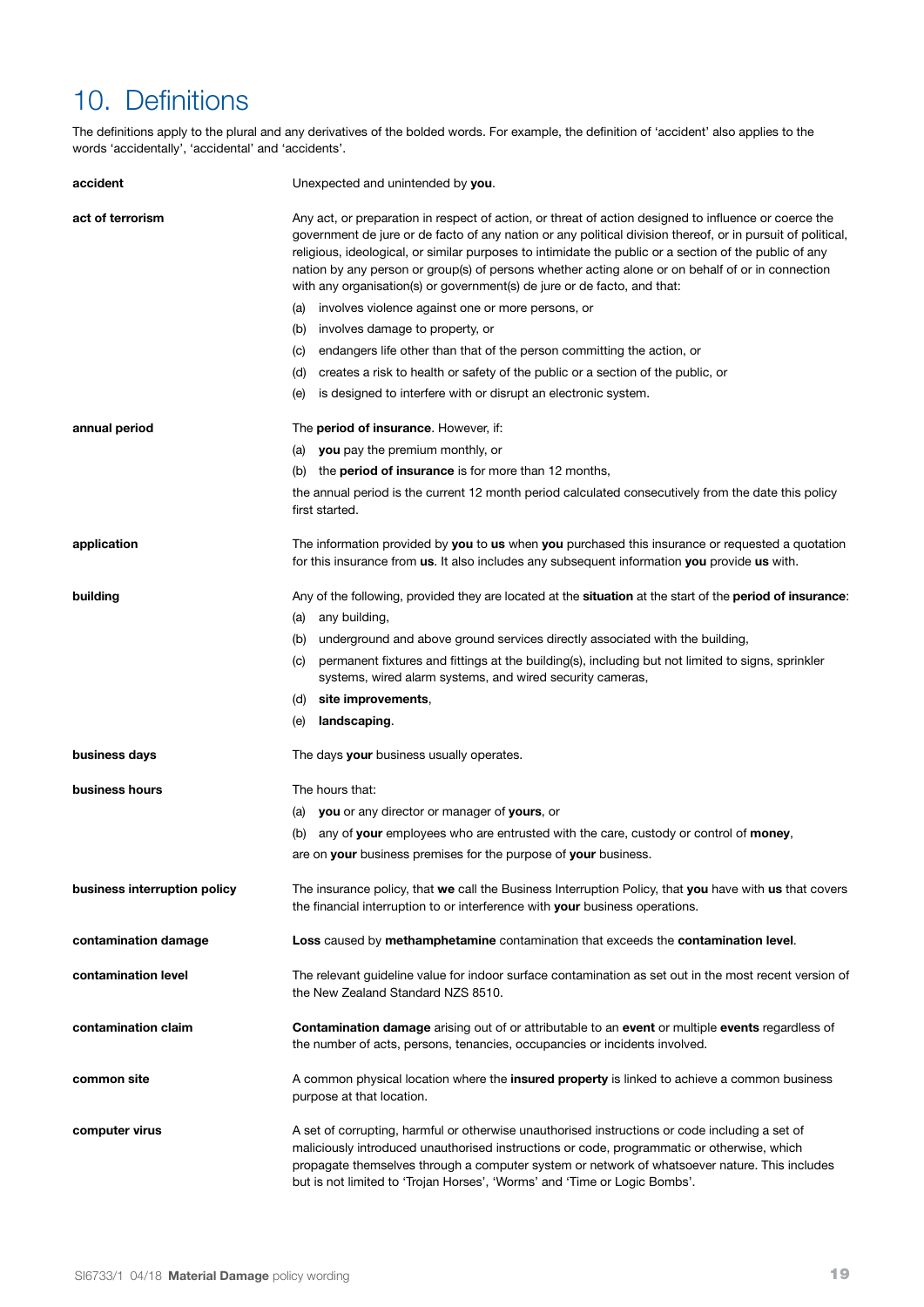| contents                | Contents, including but not limited to:                                                                                                                                                                                                                                                             |
|-------------------------|-----------------------------------------------------------------------------------------------------------------------------------------------------------------------------------------------------------------------------------------------------------------------------------------------------|
|                         | machinery, plant, tools and contents,<br>(a)                                                                                                                                                                                                                                                        |
|                         | business fixtures, fittings and furnishings,<br>(b)                                                                                                                                                                                                                                                 |
|                         | tenants' improvements of any type,<br>(C)                                                                                                                                                                                                                                                           |
|                         | provided that they are:                                                                                                                                                                                                                                                                             |
|                         | owned by you (including joint ownership with others), or                                                                                                                                                                                                                                            |
|                         | in your care, custody or control and for which you are legally responsible.                                                                                                                                                                                                                         |
|                         | Contents does not include stock.                                                                                                                                                                                                                                                                    |
| destroyed               | So physically damaged by an insured loss that the property, by reason only of that loss, cannot be<br>repaired or the cost of repair is uneconomic.                                                                                                                                                 |
| electronic data         | Facts, concepts and information converted to a form useable for communications, display,<br>distribution, interpretation or processing by electronic or electromechanical data processing or<br>electronically controlled equipment.                                                                |
| <b>EQC Act</b>          | Earthquake Commission Act 1993 and any Act in substitution of that Act.                                                                                                                                                                                                                             |
| <b>EQC</b> entitlement  | An amount payable to you or for your benefit by the Earthquake Commission as a result of loss to<br>the insured property; and any amount that would have been payable but for:                                                                                                                      |
|                         | the application of an excess under the EQC Act,<br>(a)                                                                                                                                                                                                                                              |
|                         | (b) a failure by you to correctly notify a claim to the Earthquake Commission within the time<br>required under the EQC Act,                                                                                                                                                                        |
|                         | (c) a decision by the Earthquake Commission to decline a claim or limit its liability for that loss in<br>whole or in part and for any reason whatsoever,                                                                                                                                           |
|                         | (d) any act or omission on your part, the part of your agent, or the part of the Earthquake<br>Commission.                                                                                                                                                                                          |
| event                   | Any one event or series of events arising from one source or original cause.                                                                                                                                                                                                                        |
| fusion                  | The process of fusing or melting together of windings or wiring following damage to the insulating<br>material as a result of overheating.                                                                                                                                                          |
| immediately preceded by | The event occurring in sequence immediately prior to the <b>loss</b> .<br>If there is a chain of events, this will be the last event occurring immediately prior to the loss.                                                                                                                       |
|                         |                                                                                                                                                                                                                                                                                                     |
| insured property        | Tangible property shown in the schedule within the following categories:                                                                                                                                                                                                                            |
|                         | buildings, and<br>(a)                                                                                                                                                                                                                                                                               |
|                         | contents, and<br>(b)                                                                                                                                                                                                                                                                                |
|                         | stock, and<br>(C)                                                                                                                                                                                                                                                                                   |
|                         | any other tangible property listed,<br>(d)                                                                                                                                                                                                                                                          |
|                         | provided that:                                                                                                                                                                                                                                                                                      |
|                         | the property is owned by you (including joint ownership with others), or                                                                                                                                                                                                                            |
|                         | the property, other than <b>buildings</b> , is in your care, custody or control and for which you are<br>$\bullet$<br>legally responsible.                                                                                                                                                          |
| landlord's obligations  | Where the building is a commercial property, you or the person who manages the tenancy on your<br>behalf, must:                                                                                                                                                                                     |
|                         | (a) exercise reasonable care in the selection of tenant(s), and                                                                                                                                                                                                                                     |
|                         |                                                                                                                                                                                                                                                                                                     |
|                         | complete an internal and external inspection of the <b>building</b> or part of the <b>building</b> at a<br>(b)<br>minimum of 6 monthly intervals and upon every change of tenant(s), and                                                                                                            |
|                         | keep a written record of the outcome of each inspection, and provide to us a copy of these if<br>(C)<br>we request it.                                                                                                                                                                              |
|                         | Where any part of the <b>building</b> is a residential property, you, or the person who manages the<br>tenancy on <b>your</b> behalf, must:                                                                                                                                                         |
|                         | exercise reasonable care in the selection of tenant(s) by at least obtaining satisfactory<br>(a)<br>identification and written or verbal references for each adult tenant and when a reasonable<br>landlord would consider it appropriate also check their credit and Tenancy Tribunal history, and |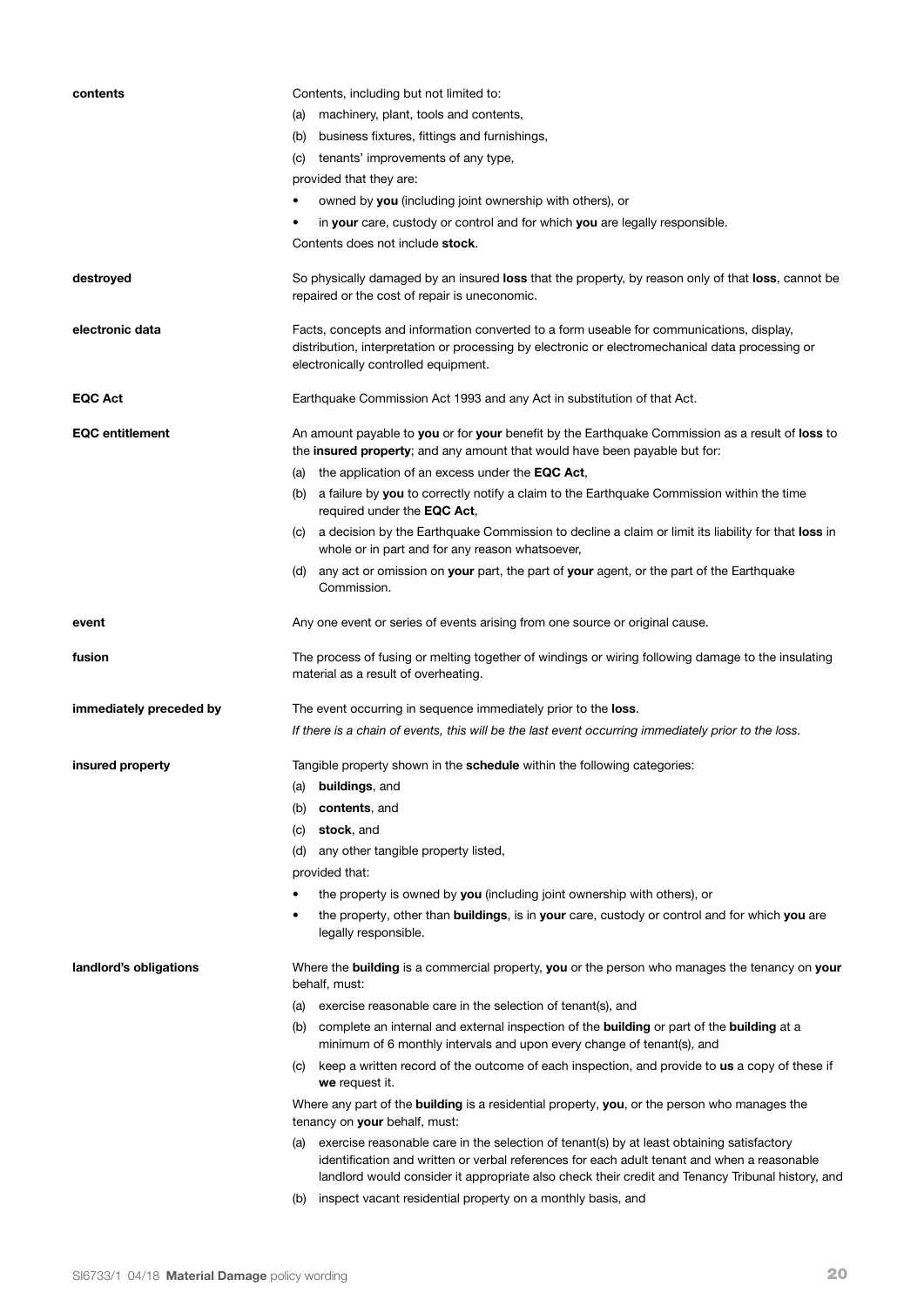|                               | (C) | keep written records of the pre-tenancy checks conducted for each adult tenant, and provide to<br>us a copy of these if we request it, and                                                                                        |
|-------------------------------|-----|-----------------------------------------------------------------------------------------------------------------------------------------------------------------------------------------------------------------------------------|
|                               | (d) | complete an internal and external inspection of the residential parts of the building at a<br>minimum of 3-monthly intervals and upon every change of tenants, and                                                                |
|                               | (e) | keep photographs and a written record of the outcome of each inspection, and provide to us a<br>copy of these if we request it, and                                                                                               |
|                               | (f) | make application to the Tenancy Tribunal for vacant possession in accordance with the<br>provisions of the Residential Tenancies Act 2010 if:                                                                                     |
|                               |     | you become aware of any illegal activity by the occupant(s) of the residential property, or<br>(i)<br>intentional damage to the <b>building</b> is caused by one of its occupant(s).<br>(iii)                                     |
| landscaping                   |     | Permanently sited live plants, trees, shrubs, hedges or grass including rock work, paving and<br>ornamentation used to adorn or improve the grounds at the situation, except if any of these items<br>are stock of your business. |
| loss                          |     | Physical loss or physical damage occurring during the <b>period of insurance</b> .                                                                                                                                                |
| machine                       |     | Any device that:                                                                                                                                                                                                                  |
|                               |     | (a) converts and directs motion or energy, and/or                                                                                                                                                                                 |
|                               |     | (b) performs any electronic process,                                                                                                                                                                                              |
|                               |     | including any protective component connected with that device.                                                                                                                                                                    |
|                               |     |                                                                                                                                                                                                                                   |
| machinery breakdown           | (a) | any mechanical, hydraulic, electrical or electronic:                                                                                                                                                                              |
|                               |     | breakdown or failure, or<br>(i)                                                                                                                                                                                                   |
|                               |     | cessation of function, or<br>(ii)                                                                                                                                                                                                 |
|                               |     | malfunction, or<br>(iii)                                                                                                                                                                                                          |
|                               |     | (iv) derangement, or                                                                                                                                                                                                              |
|                               | (b) | fusion of any nature.                                                                                                                                                                                                             |
| methamphetamine               |     | The Class A controlled drug Methamphetamine or Class B controlled drug Amphetamine as defined<br>by the Misuse of Drugs Act 1975 or any precursor chemicals or by-products for either.                                            |
| money                         |     | Any of the following, where they are associated solely with your business operations:                                                                                                                                             |
|                               |     | (a) current coin, bank and currency notes,                                                                                                                                                                                        |
|                               | (b) | cheques and travellers' cheques,                                                                                                                                                                                                  |
|                               | (C) | bank drafts and money orders,                                                                                                                                                                                                     |
|                               | (d) | phone cards,                                                                                                                                                                                                                      |
|                               | (e) | unused postage and revenue stamps,                                                                                                                                                                                                |
|                               | (f) | credit card vouchers, redeemable vouchers and tokens,                                                                                                                                                                             |
|                               | (g) | franking machine credits,                                                                                                                                                                                                         |
|                               | (h) | other tangible negotiable instruments, for example, promissory notes or bills of exchange.                                                                                                                                        |
| natural disaster damage       |     | Sudden and <b>accidental loss</b> that results directly or indirectly from earthquake, subterranean fire,<br>volcanic activity, tsunami, geothermal activity, hydrothermal activity, or fire caused by any of these.              |
| office equipment              |     | Any of the following office equipment: desktop or laptop computers, fax machines, computer and<br>video monitors, printers, document scanners, refrigerators and dishwashers.                                                     |
| pre 1935 building risks       |     | Where:                                                                                                                                                                                                                            |
|                               |     | (a) the <b>building</b> is, or                                                                                                                                                                                                    |
|                               | (b) | the <b>contents</b> and/or <b>stock</b> are located in any building, or part of a building,                                                                                                                                       |
|                               |     | originally constructed prior to 1935.                                                                                                                                                                                             |
| period of insurance           |     | The period shown in the <b>schedule</b> , that specifies the start and end dates of this insurance contract.                                                                                                                      |
| portable electronic equipment |     | Cellphones, video data projectors, digital cameras, other audio visual equipment, portable<br>computing devices and portable data storage devices.                                                                                |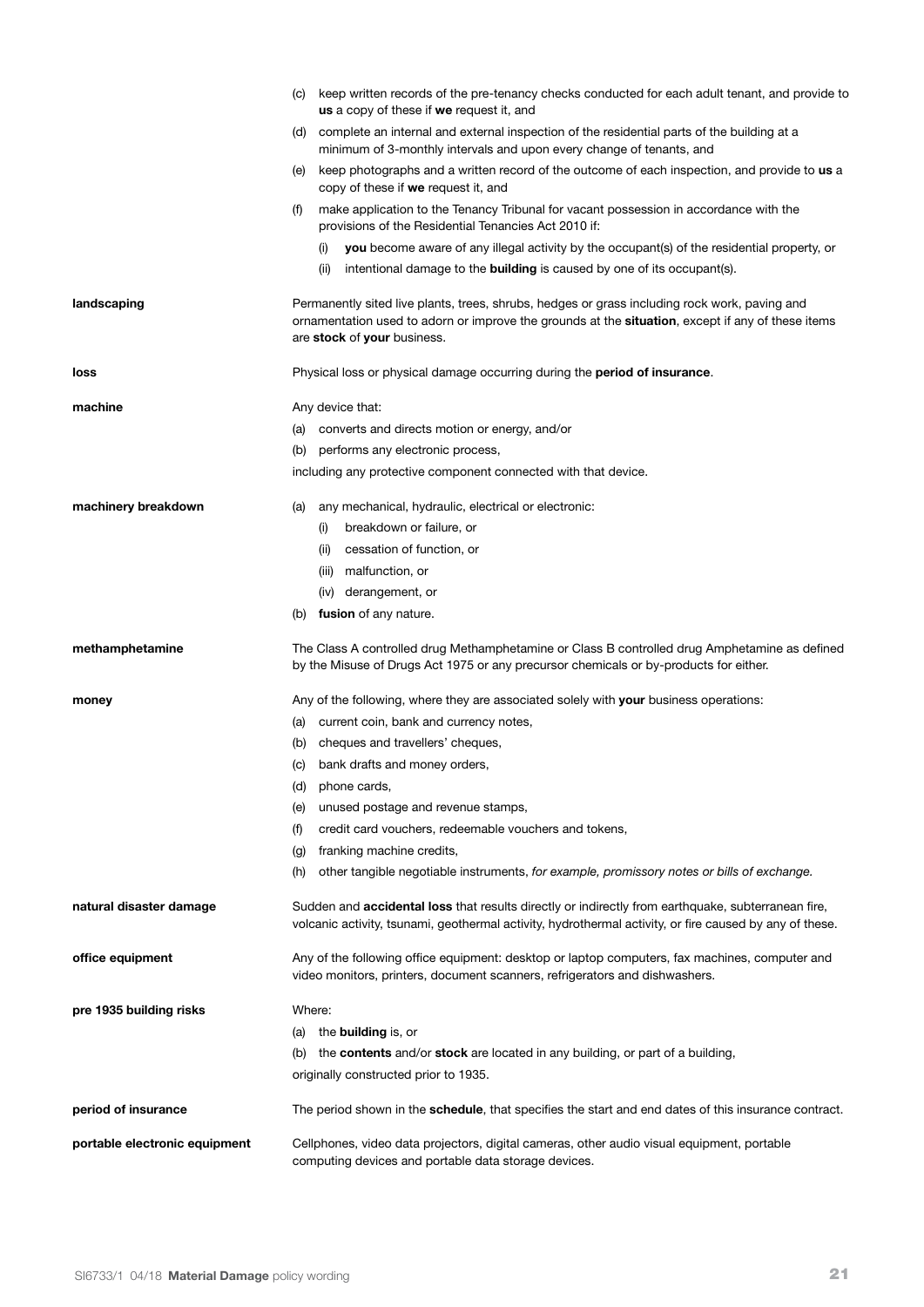| pressure vessel     | The parts of any <b>insured property</b> or vessel that during ordinary use are subjected to either<br>generated fluid pressure or vacuum, including:                                      |
|---------------------|--------------------------------------------------------------------------------------------------------------------------------------------------------------------------------------------|
|                     | all integral parts, and<br>(a)                                                                                                                                                             |
|                     | (b) controls, and                                                                                                                                                                          |
|                     | (c) systems (other than systems forming part of a building or structure).                                                                                                                  |
| production process  | Any process of producing, making, treating or servicing goods.                                                                                                                             |
| refrigerated stock  | Perishable goods and/or their containers/packaging that are kept in a refrigerated storage chamber<br>at the situation.                                                                    |
| region              | The areas of land in each of the named Regions and Districts as defined in the Local Government<br>New Zealand (LGNZ) Regional and Districts boundaries map.                               |
| regulations         | Building regulations or other regulations that are:                                                                                                                                        |
|                     | (a) made under, or                                                                                                                                                                         |
|                     | (b) framed pursuant to,                                                                                                                                                                    |
|                     | any Act of Parliament or any local authority regulation or by-law.                                                                                                                         |
| remediate           | To reduce the level of methamphetamine contamination to below the contamination level.                                                                                                     |
|                     | This means that we will not pay to remove all traces of methamphetamine contamination and will not<br>restore the building to its condition when it was new.                               |
| schedule            | The latest version of the schedule we issued to you for this policy.                                                                                                                       |
| site                | Any parcel of land that you own or occupy.                                                                                                                                                 |
| site improvements   | Site improvements are:                                                                                                                                                                     |
|                     | (a) footpaths, driveways, car parks, site roads, and yards, of permanent construction,                                                                                                     |
|                     | permanently sited water storage tank, septic tank or heating oil tank,<br>(b)                                                                                                              |
|                     | (c)<br>retaining walls,                                                                                                                                                                    |
|                     | gates, fences.<br>(d)                                                                                                                                                                      |
| site sum insured    | The total sum insured for all insured property located at each common site under this policy and<br>any other material damage policy held with us.                                         |
| situation           | The location or locations referred to as 'Situation of risk' in the <b>schedule</b> .                                                                                                      |
| software            | Programs, procedures and routines associated with the operation of electronic or electromagnetic<br>data processing or electronically controlled equipment including any operating system. |
| stock               | Stock and materials in trade provided that they are:                                                                                                                                       |
|                     | owned by you (including joint ownership with others), or<br>(a)                                                                                                                            |
|                     | in your care, custody or control and for which you are legally responsible.<br>(b)                                                                                                         |
| storage container   | Any fully enclosed:                                                                                                                                                                        |
|                     | shipping container or similar, or<br>(a)                                                                                                                                                   |
|                     | portable shed or similar structure, or<br>(b)                                                                                                                                              |
|                     | non-portable container, such as a metal or wooden container that has been built into or secured<br>(C)<br>to a vehicle.                                                                    |
| temporarily removed | <b>Contents that:</b>                                                                                                                                                                      |
|                     | you have removed from their original location for a particular purpose, and<br>(a)                                                                                                         |
|                     | (b) you intend to return to their original location, once that purpose has been served.                                                                                                    |
| undamaged           | Not directly or physically damaged by an event that would be covered by this policy.                                                                                                       |
| we                  | State, a business division of IAG New Zealand Limited.                                                                                                                                     |
|                     | We may also use the words 'us', 'our' or 'company' to describe State.                                                                                                                      |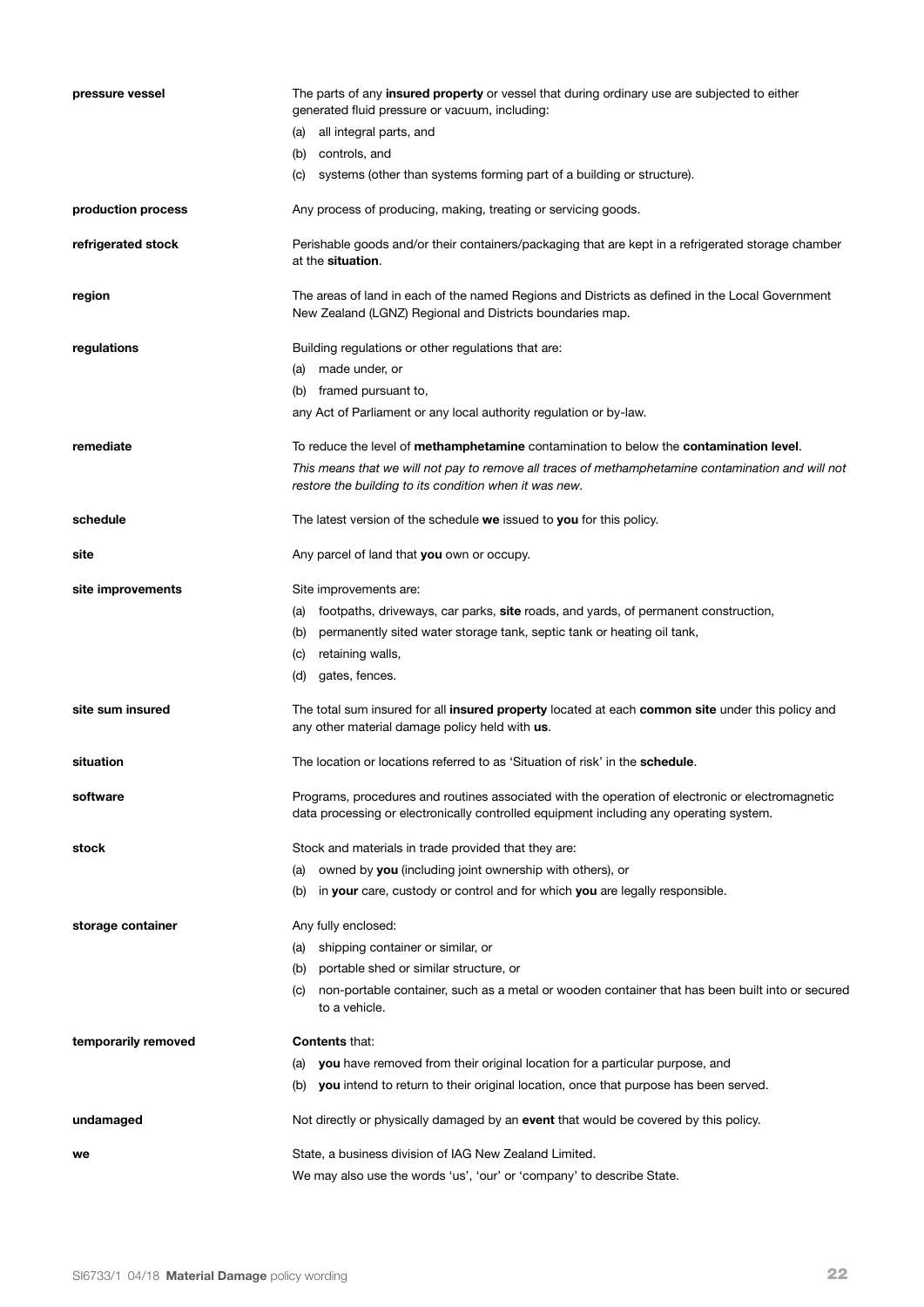work of art **An object of artistic or cultural value including but not limited to pictures, paintings, prints, sculptures** or ornaments, hand woven carpets, rugs or mats.

**you** The person(s) or entity named in the **schedule** as 'Insured'. We may also use the word 'Insured' to describe you.